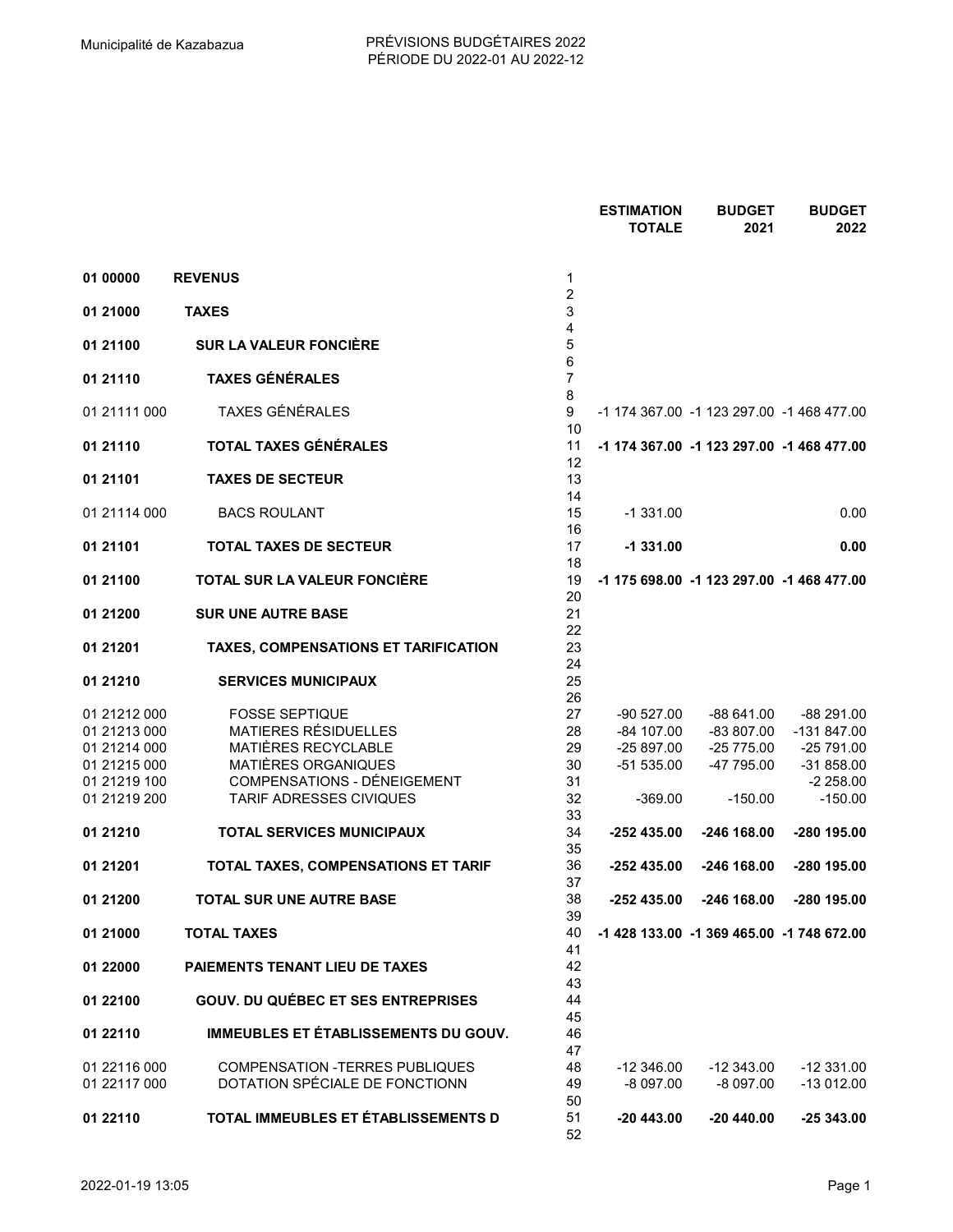| 01 22120     | <b>IMMEUBLES DES RÉSEAUX</b>                  | 53<br>54 |             |              |             |
|--------------|-----------------------------------------------|----------|-------------|--------------|-------------|
| 01 22123 000 | ÉCOLES PRIMAIRES - SECONDAIRES                | 55<br>56 |             | $-5806.00$   | $-5806.00$  |
| 01 22120     | TOTAL IMMEUBLES DES RÉSEAUX                   | 57<br>58 |             | $-5806.00$   | $-5806.00$  |
| 01 22100     | TOTAL GOUV. DU QUÉBEC ET SES ENTREP           | 59<br>60 | $-20443.00$ | -26 246.00   | -31 149.00  |
| 01 22000     | TOTAL PAIEMENTS TENANT LIEU DE TAXE           | 61<br>62 | $-20443.00$ | $-26246.00$  | $-31149.00$ |
| 01 30000     | <b>TRANSFERTS</b>                             | 63<br>64 |             |              |             |
| 01 37000     | <b>TRANSFERTS DE DROIT</b>                    | 65<br>66 |             |              |             |
| 01 37260 000 | MATIÈRES RECYCLABLES-RECYC QUÉ                | 67       | $-29688.00$ | $-29000.00$  | -45 248.00  |
|              | <b>TRANSFERTS DE DROIT - AUTRES</b>           |          |             |              |             |
| 01 37290 000 |                                               | 68       | $-16363.00$ | $-16363.00$  | 0.00        |
| 01 37291 000 | DROITS SUR LES DIVERTISSEMENTS                | 69       | $-136.00$   | $-355.00$    | $-355.00$   |
|              |                                               | 70       |             |              |             |
| 01 37000     | <b>TOTAL TRANSFERTS DE DROIT</b>              | 71       | -46 187.00  | -45 718.00   | -45 603.00  |
|              |                                               | 72       |             |              |             |
| 01 38000     | <b>TRANSFERTS ENTENTES PARTAGE DE FRAIS</b>   | 73       |             |              |             |
|              |                                               | 74       |             |              |             |
| 01 38110     | <b>ADMINISTRATION GÉNÉRALE</b>                | 75       |             |              |             |
|              |                                               | 76       |             |              |             |
| 01 38111 003 | SERVICE CANADA EMPLOI D'ÉTÉ                   | 77       |             |              | $-1925.00$  |
| 01 38114 000 | MATIÈRES RECYCLABLES - MRC                    | 78       |             | $-1586.00$   | $-1586.00$  |
|              |                                               | 79       |             |              |             |
| 01 38110     | TOTAL ADMINISTRATION GÉNÉRALE                 | 80       |             | $-1586.00$   | $-3511.00$  |
|              |                                               | 81       |             |              |             |
| 01 38130     | <b>TRANSPORT</b>                              | 82       |             |              |             |
|              |                                               | 83       |             |              |             |
| 01 38191 001 | <b>EMPLOI QUÉBEC - VOIRIE</b>                 | 84       | $-23775.00$ | $-26589.00$  | $-23754.00$ |
|              |                                               |          |             |              |             |
| 01 38191 002 | PAVL-ERL                                      | 85       |             | $-205211.00$ | -205 211.00 |
| 01 38191 003 | RÉSEAU ROUTIER- PPA-CE                        | 86       | $-25000.00$ | $-25000.00$  | $-25000.00$ |
| 01 38191 004 | RÉSEAU ROUTIER - PPA-ES                       | 87       |             |              | $-9750.00$  |
| 01 38193 001 | SUBVENTION - AUTRES                           | 88       |             | $-6403.00$   | 0.00        |
|              |                                               | 89       |             |              |             |
| 01 38130     | <b>TOTAL TRANSPORT</b>                        | 90       | -48 775.00  | -263 203.00  | -263 715.00 |
|              |                                               | 91       |             |              |             |
| 01 38150     | <b>SANTÉ ET BIEN-ÊTRE</b>                     | 92       |             |              |             |
|              |                                               | 93       |             |              |             |
| 01 38159 000 | SANTE ET BIEN-ETRE - AUTRES                   | 94       | $-250.00$   |              | $-250.00$   |
|              |                                               | 95       |             |              |             |
| 01 38150     | TOTAL SANTÉ ET BIEN-ÊTRE                      | 96       | $-250.00$   |              | $-250.00$   |
|              |                                               | 97       |             |              |             |
| 01 38000     | TOTAL TRANSFERTS ENTENTES PARTAGE D           | 98       | -49 025.00  | -264 789.00  | -267 476.00 |
|              |                                               | 99       |             |              |             |
| 01 30000     | <b>TOTAL TRANSFERTS</b>                       | 100      | $-95212.00$ | -310 507.00  | -313 079.00 |
|              |                                               | 101      |             |              |             |
| 01 23000     | <b>SERVICES RENDUS</b>                        | 102      |             |              |             |
|              |                                               | 103      |             |              |             |
|              |                                               |          |             |              |             |
| 01 23100     | <b>SERV. RENDUS AUX ORGANISMES MUNICIPAUX</b> | 104      |             |              |             |
|              |                                               | 105      |             |              |             |
| 01 23120     | <b>SÉCURITÉ PUBLIQUE</b>                      | 106      |             |              |             |
|              |                                               | 107      |             |              |             |
| 01 23122 000 | PROTECTION INCENDIE                           | 108      | $-39010.00$ | $-35000.00$  | $-35000.00$ |
| 01 23123 000 | SÉCURITÉ CIVILE- MACHOIRES VIE                | 109      |             | $-2000.00$   | $-2000.00$  |
| 01 23129 000 | AUTRES-SERVICE 911                            | 110      | -6 739.00   | $-4500.00$   | $-4500.00$  |
|              |                                               | 111      |             |              |             |
| 01 23120     | <b>TOTAL SÉCURITÉ PUBLIQUE</b>                | 112      | -45 749.00  | -41 500.00   | -41 500.00  |
|              |                                               | 113      |             |              |             |
| 01 23140     | <b>HYGIÈNE DU MILIEU</b>                      | 114      |             |              |             |
|              |                                               | 115      |             |              |             |
|              |                                               |          |             |              |             |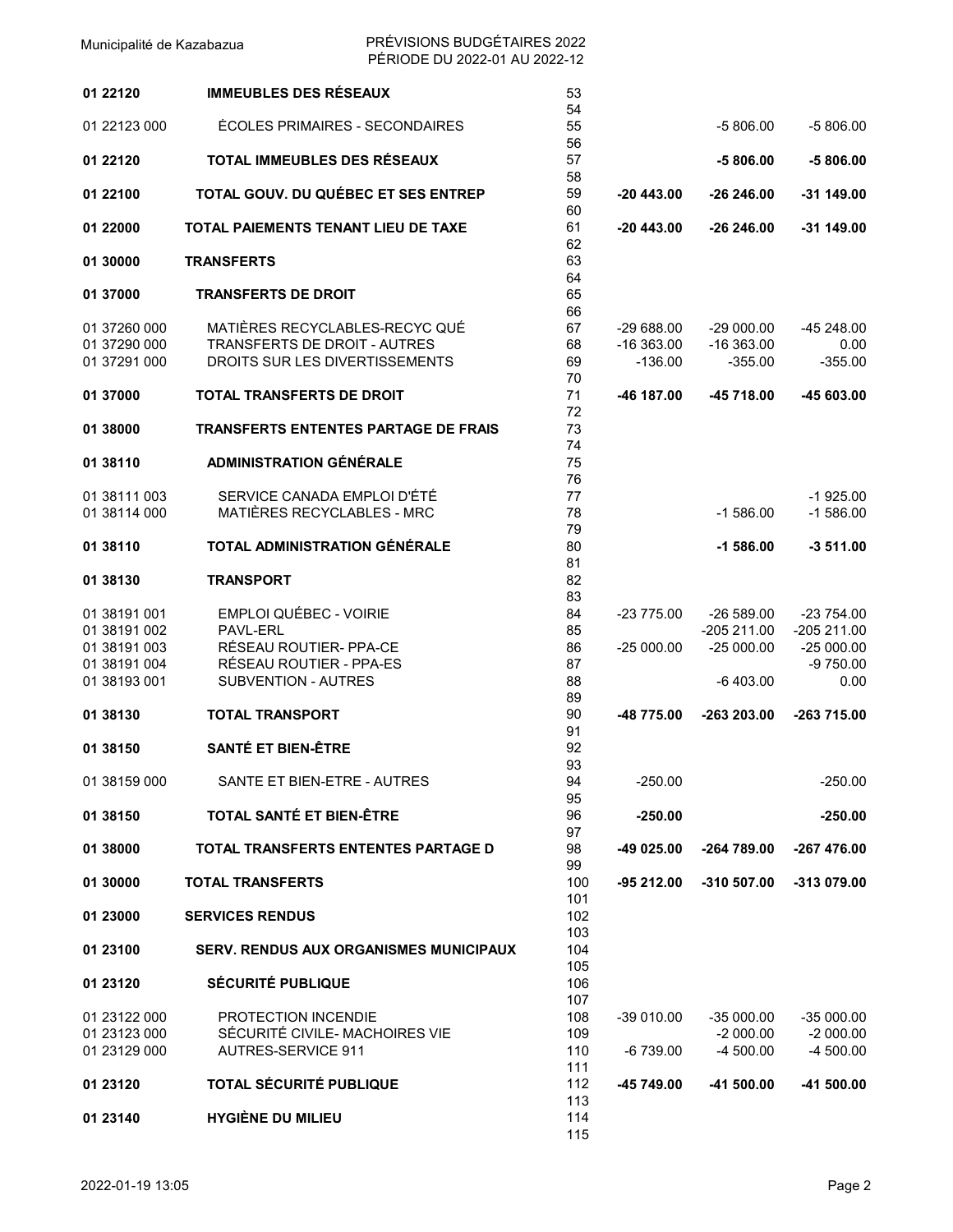| 01 23143 000 | <b>VIDANGE FOSSE SEPTIQUES</b>          | 116               | $-6$ 157.00  | $-3000.00$  | $-3000.00$  |
|--------------|-----------------------------------------|-------------------|--------------|-------------|-------------|
| 01 23140     | TOTAL HYGIÈNE DU MILIEU                 | 117<br>118<br>119 | $-6$ 157.00  | $-3000.00$  | $-3000.00$  |
| 01 23160     | AMÉNAGEMENT, URBANISME & DÉVELOPPEMENT  | 120<br>121        |              |             |             |
| 01 23169 000 | AUTRES - AMÉN./URB./DÉVELOPP.           | 122<br>123        | $-18$ 101.00 |             | 0.00        |
| 01 23160     | TOTAL AMÉNAGEMENT, URBANISME & DÉVE     | 124<br>125        | $-18$ 101.00 |             | 0.00        |
| 01 23100     | TOTAL SERV. RENDUS AUX ORGANISMES M     | 126<br>127        | -70 007.00   | -44 500.00  | -44 500.00  |
| 01 23400     | <b>AUTRES SERVICES RENDUS</b>           | 128<br>129        |              |             |             |
| 01 23410     | <b>ADMINISTRATION GÉNÉRALE</b>          | 130<br>131        |              |             |             |
| 01 23311 000 | <b>LICENCES ET PERMIS</b>               | 132               | $-4610.00$   | $-6000.00$  | $-5000.00$  |
| 01 23320 000 | AMENDES ET PÉNALITÉS                    | 133               | $-2980.00$   | $-2000.00$  | $-2000.00$  |
| 01 23339 000 | <b>INTERETS - AUTRES</b>                | 134               |              | $-25.00$    | $-25.00$    |
|              |                                         |                   |              |             |             |
| 01 23399 000 | <b>AUTRES</b>                           | 135               | $-1664.00$   | $-50.00$    | $-50.00$    |
| 01 23410 000 | REVENUS - ADM. GÉNÉRALE                 | 136               | $-3086.00$   | $-1000.00$  | $-1000.00$  |
| 01 23411 000 | PHOTOCOPIES DE DOCUMENTS                | 137               | $-272.00$    | $-200.00$   | $-200.00$   |
| 01 23412 000 | TÉLÉCOPIE (FAX)                         | 138               | $-187.00$    | $-25.00$    | $-25.00$    |
| 01 23413 000 | <b>FRAIS - VENTE POUR TAXES</b>         | 139               | -4 672.00    | $-500.00$   | $-1000.00$  |
| 01 23418 000 | FRAIS - CHEQUE SANS PROVISION           | 140               | $-60.00$     | $-50.00$    | $-90.00$    |
| 01 23419 000 | AUTRES REVENUS- ADM.                    | 141               | $-5832.00$   | $-3000.00$  | 0.00        |
|              |                                         |                   |              |             |             |
| 01 23410     | TOTAL ADMINISTRATION GÉNÉRALE           | 142<br>143        | $-23363.00$  | $-12850.00$ | $-9390.00$  |
|              |                                         | 144               |              |             |             |
| 01 23440     | <b>HYGIÈNE DU MILIEU</b>                | 145               |              |             |             |
|              |                                         | 146               |              |             |             |
| 01 23441 000 | <b>TEST D'EAU</b>                       | 147               | $-635.00$    | $-500.00$   | $-500.00$   |
|              |                                         | 148               |              |             |             |
| 01 23440     | TOTAL HYGIÈNE DU MILIEU                 | 149<br>150        | $-635.00$    | $-500.00$   | $-500.00$   |
| 01 23460     | AMÉNAGEMENT, URBANISME ET DÉVELOPPEMENT | 151<br>152        |              |             |             |
| 01 23460 000 | AMÉNAGEMENT, URBANISME & DÉV.           | 153<br>154        | $-6300.00$   | $-10000.00$ | 0.00        |
| 01 23460     | TOTAL AMÉNAGEMENT, URBANISME ET DÉVE    | 155<br>156        | $-6300.00$   | $-10000.00$ | 0.00        |
| 01 23470     | <b>LOISIRS ET CULTURE</b>               | 157<br>158        |              |             |             |
| 01 23471 000 | LOCATION SALLE COMMUNAUTAIRE            | 159<br>160        | $-975.00$    | $-300.00$   | $-300.00$   |
| 01 23470     | <b>TOTAL LOISIRS ET CULTURE</b>         | 161<br>162        | $-975.00$    | $-300.00$   | $-300.00$   |
| 01 23400     | <b>TOTAL AUTRES SERVICES RENDUS</b>     | 163<br>164        | -58 347.00   | $-24150.00$ | $-10190.00$ |
| 01 23000     | <b>TOTAL SERVICES RENDUS</b>            | 165<br>166        | -128 354.00  | $-68650.00$ | -54 690.00  |
| 01 24000     | <b>IMPOSITION DE DROITS</b>             | 167<br>168        |              |             |             |
| 01 24100 001 | LICENCES POUR CHIEN                     | 169               | $-300.00$    | $-250.00$   | $-250.00$   |
|              | DROITS DE MUTATION IMMOBILIERE          |                   |              |             |             |
| 01 24200 000 |                                         | 170               | $-21490.00$  | $-5000.00$  | $-10000.00$ |
| 01 24300 000 | REDEVANCES CARRIÈRES SABLIÈRES          | 171               | $-15581.00$  | $-5000.00$  | $-6000.00$  |
|              |                                         | 172               |              |             |             |
| 01 24000     | <b>TOTAL IMPOSITION DE DROITS</b>       | 173               | -37 371.00   | $-10250.00$ | $-16250.00$ |
|              |                                         | 174               |              |             |             |
| 01 25000     | AMENDES ET PÉNALITÉS                    | 175               |              |             |             |
| 01 25000 000 | BIBLIO - AMENDES / PÉNALITÉS            | 176<br>177<br>178 | $-90.00$     | $-30.00$    | 0.00        |
|              |                                         |                   |              |             |             |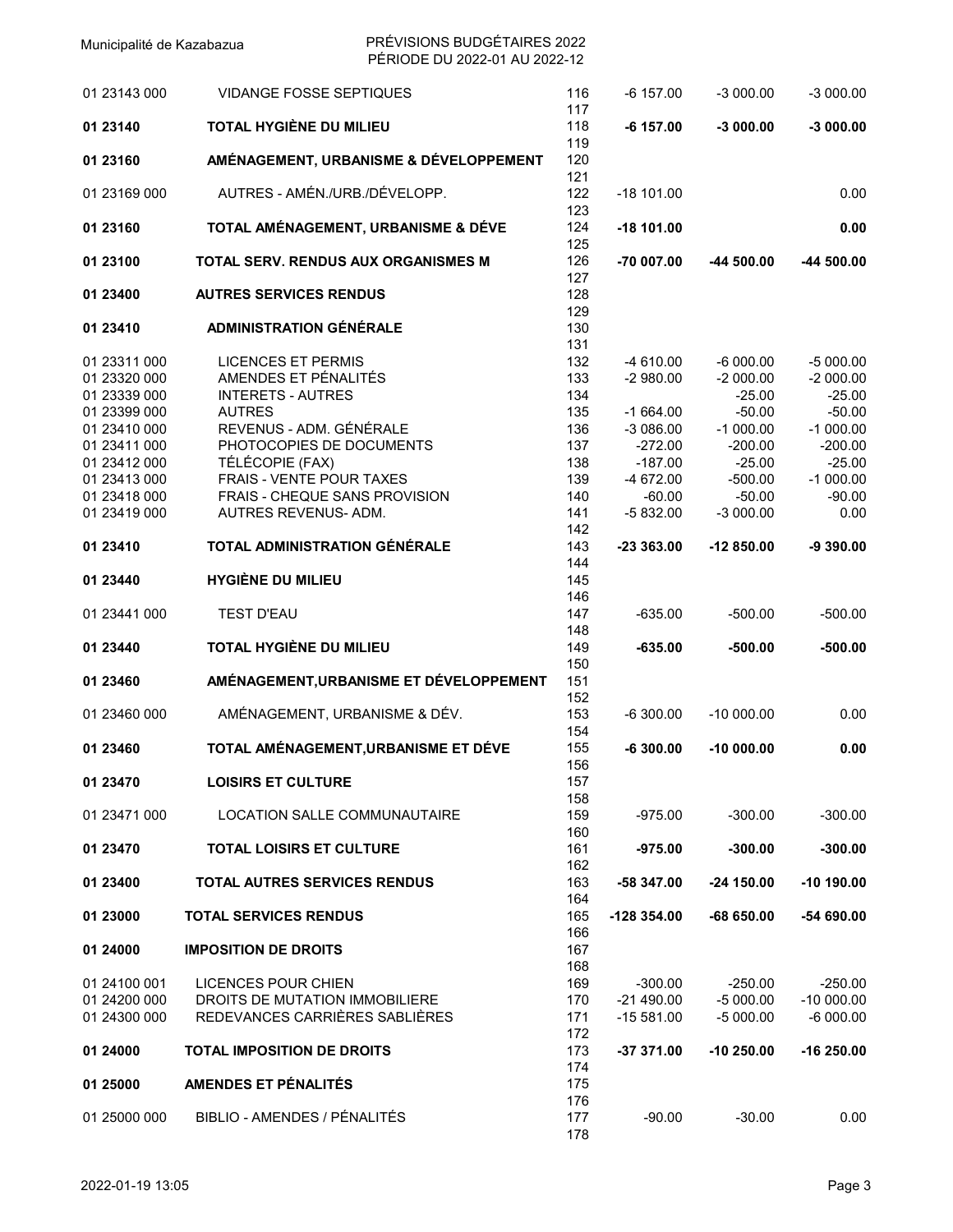| 01 25000                     | TOTAL AMENDES ET PÉNALITÉS                                       | 179<br>180 | $-90.00$                                      | $-30.00$             | 0.00                 |
|------------------------------|------------------------------------------------------------------|------------|-----------------------------------------------|----------------------|----------------------|
| 01 26000                     | <b>INTÉRÊTS</b>                                                  | 181<br>182 |                                               |                      |                      |
| 01 26200 000                 | INTÉRÊTS - ARRIÉRÉS DE TAXES                                     | 183<br>184 | $-2755.00$                                    | $-10000.00$          | $-10000.00$          |
| 01 26000                     | <b>TOTAL INTÉRÊTS</b>                                            | 185<br>186 | $-2755.00$                                    | $-10000.00$          | $-10000.00$          |
| 01 27000                     | <b>AUTRES REVENUS</b>                                            | 187<br>188 |                                               |                      |                      |
| 01 27100 516                 | VENTE DE BIEN ÉQUIP. DIVERS                                      | 189        | $-60.00$                                      |                      | 0.00                 |
| 01 27300 000                 | <b>REDEVANCES FONDS VERTS</b>                                    | 190        |                                               | $-7500.00$           | $-6$ 166.00          |
| 01 27800 000                 | <b>COMPENSATION BOUES</b>                                        | 191        | $-15000.00$                                   | $-15000.00$          | $-15000.00$          |
|                              |                                                                  | 192        |                                               |                      |                      |
| 01 27000                     | <b>TOTAL AUTRES REVENUS</b>                                      | 193<br>194 | $-15060.00$                                   | $-22500.00$          | $-21166.00$          |
| 01 00000                     | <b>TOTAL REVENUS</b>                                             | 196        | 195 -1 752 218.00 -1 817 648.00 -2 195 006.00 |                      |                      |
| 02 00000                     | <b>CHARGES</b>                                                   | 197        |                                               |                      |                      |
|                              | <b>ADMINISTRATION GÉNÉRALE</b>                                   | 198        |                                               |                      |                      |
| 02 10000                     |                                                                  | 199<br>200 |                                               |                      |                      |
| 02 11000                     | <b>CONSEIL</b>                                                   | 201        |                                               |                      |                      |
|                              |                                                                  | 202        |                                               |                      |                      |
| 02 11000 131                 | RÉMUNÉRATION DE BASE - ÉLUS                                      | 203        | 44 424.00                                     | 44 434.00            | 44 795.00            |
| 02 11000 133                 | ALLOCATION DE DÉPENSES - ÉLUS                                    | 204        | 21 283.00                                     | 22 217.00            | 22 434.00            |
| 02 11000 221                 | R.R.Q. - ÉLUS                                                    | 205        | 1 176.00                                      | 2 622.00             | 2755.00              |
| 02 11000 241                 | F.S.S. ÉLUS                                                      | 206        | 1893.00                                       | 1893.00              | 1 908.00             |
| 02 11000 261                 | RQAP ÉLUS                                                        | 207        | 461.00                                        | 461.00               | 465.00               |
| 02 11000 310                 | FRAIS DE DÉPLACEMENT - ÉLUS                                      | 208        | 55.00                                         | 1 500.00             | 1 500.00             |
| 02 11000 341                 | PUBLICATION DANS JOURNAUX                                        | 209        | 1797.00                                       | 600.00               | 1 500.00             |
| 02 11000 346                 | <b>FORMATION - CONGRES</b>                                       | 210        |                                               | 500.00               | 2 600.00             |
| 02 11000 429                 | ASSURANCE - FRAIS DE JUSTICE                                     | 211        | 273.00                                        | 273.00               | 273.00               |
| 02 11000 493                 | <b>RÉCEPTIONS</b>                                                | 212        | 3 2 2 1 .00                                   | 2 600.00             | 2 600.00             |
| 02 11000 494<br>02 11000 726 | COTISATION ASSOC. & ABONNEMEN*<br>AMEUBLEMENT ET ÉQUIPEMENT DE B | 213<br>214 | 2 438.00                                      | 2 600.00             | 2 600.00<br>5753.00  |
| 02 11000 951                 | <b>QP CONSEIL</b>                                                | 215        | 22 316.00                                     | 22 316.00            | 26 527.00            |
| 02 11000 970                 | SUBVENTIONS ET DONS - ÉLUS                                       | 216        | 3 650.00                                      | 6 400.00             | 6 400.00             |
|                              |                                                                  | 217        |                                               |                      |                      |
| 02 11000                     | <b>TOTAL CONSEIL</b>                                             | 218<br>219 | 102 987.00                                    | 108 416.00           | 122 110.00           |
| 02 13000                     | <b>GESTION FINANCIÈRE ET ADMINISTRATIVE</b>                      | 220        |                                               |                      |                      |
|                              |                                                                  | 221        |                                               |                      |                      |
| 02 13000 141                 | ADM. - SALAIRE                                                   | 222        | 137 557.00                                    | 146 400.00           | 126 250.00           |
| 02 13000 212                 | ADM. - R.R.E.M.Q                                                 | 223        | 6 548.00                                      | 7 320.00             | 6 313.00             |
| 02 13000 222                 | ADM. - R.R.Q.                                                    | 224        | 7 011.00                                      | 8 638.00             | 7 764.00             |
| 02 13000 232                 | ADM. - ASSURANCE-EMPLOI                                          | 225        | 2 058.00                                      | 2 826.00             | 2 196.00             |
| 02 13000 242                 | ADM. - F.S.S.                                                    | 226<br>227 | 5 860.00<br>3 265.00                          | 6 237.00<br>3 455.00 | 5 378.00<br>2 828.00 |
| 02 13000 252<br>02 13000 262 | ADM. - C.S.S.T.<br>ADM. - RQAP                                   | 228        | 963.00                                        | 1 013.00             | 874.00               |
| 02 13000 289                 | ADM. - ASSURANCE COLLECTIVE                                      | 229        | 7 957.00                                      | 6936.00              | 7 666.00             |
| 02 13000 310                 | ADM. - DÉPENSES DÉPLACEMENTS                                     | 230        | 284.00                                        | 200.00               | 300.00               |
| 02 13000 321                 | FRAIS DE POSTES - HUISSIER                                       | 231        | 4 574.00                                      | 3 500.00             | 3 000.00             |
| 02 13000 322                 | FRET ET MESSAGERIES - ADM.                                       | 232        | 460.00                                        | 400.00               | 400.00               |
| 02 13000 331                 | TELEPHONE/CELL/FAX - ADM.                                        | 233        | 3 530.00                                      | 3 500.00             | 3 500.00             |
| 02 13000 341                 | PUBLICITÉ - JOURNAUX                                             | 234        | 1 339.00                                      | 600.00               | 1 000.00             |
| 02 13000 342                 | PUBLICITÉ - RADIO                                                | 235        | 1767.00                                       | 2 000.00             | 2 000.00             |
| 02 13000 347                 | SITE WEB                                                         | 236        | 2 050.00                                      | 3 000.00             | 4 300.00             |
| 02 13000 413                 | <b>COMPTABILITE ET VERIFICATION</b>                              | 237        | 23 291.00                                     | 23 000.00            | 25 000.00            |
| 02 13000 414                 | ADMINISTRATION ET INFORMATIQUE                                   | 238        | 12 690.00                                     | 12 500.00            | 12 500.00            |
| 02 13000 419<br>02 13000 422 | <b>FRAIS DE GESTION CSST</b><br>ASSURANCE BATIMENT ET CONTENU    | 239<br>240 | 1 307.00<br>1 390.00                          | 1450.00<br>1 390.00  | 1 400.00<br>1 510.00 |
| 02 13000 423                 | ASSURANCE RESPONSABILITÉ CIVIL                                   | 241        |                                               | 7 967.00             | 10 521.00            |
|                              |                                                                  |            |                                               |                      |                      |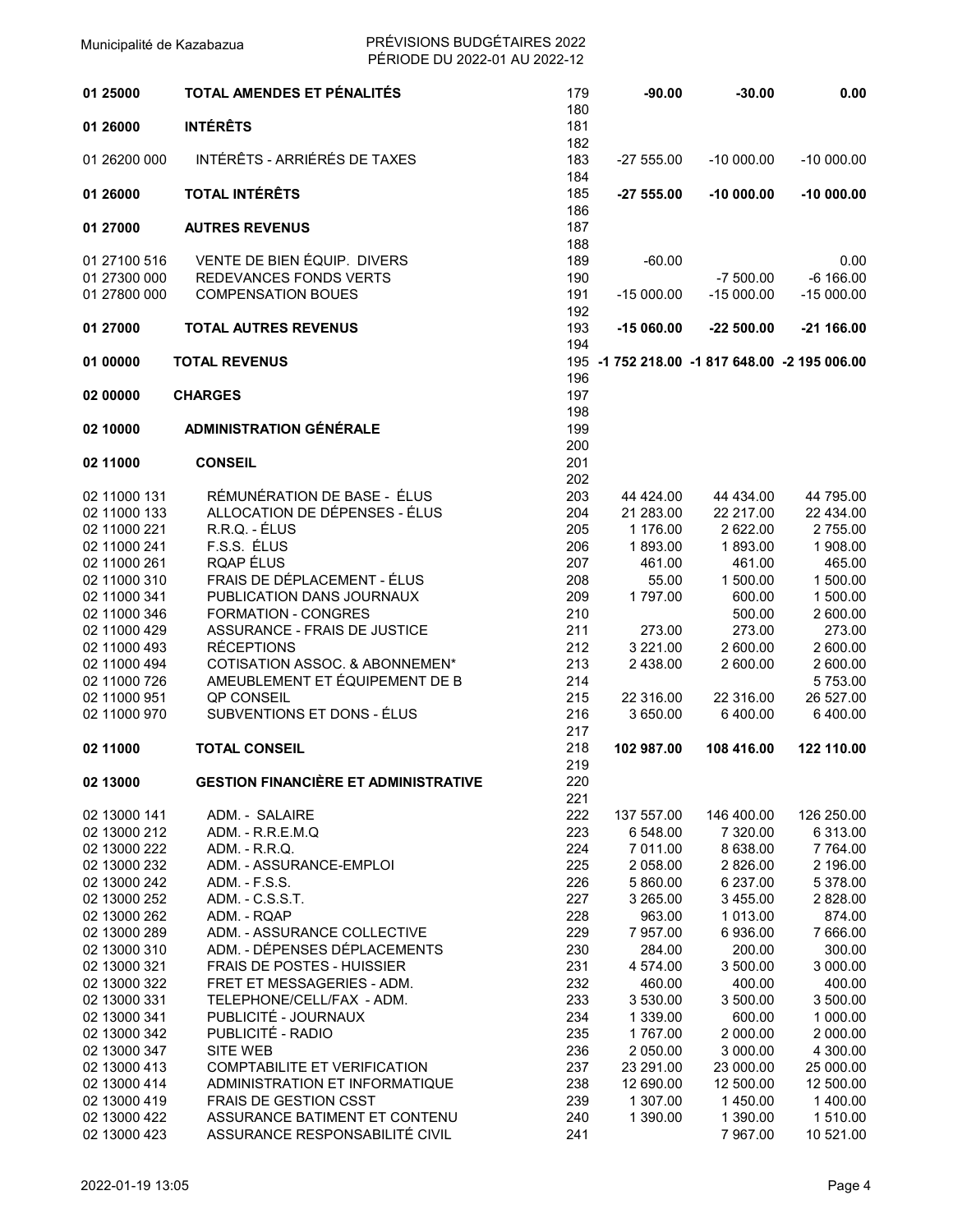| 02 13000 429<br>02 13000 454<br>02 13000 459<br>02 13000 494<br>02 13000 522<br>02 13000 527<br>02 13000 660<br>02 13000 670<br>02 13000 681<br>02 13000 683<br>02 13000 951 | ASS. - ERREUR/OMISSIONS/CYBER<br>FORMATION - CONGRÈS<br>CONTRAT SERVICE - PHOTOCOPIEUR<br>COTISATION ASSOC. & ABON.- ADM<br><b>ENT. REP. BATIMENTS</b><br>ENT. ET REP. - AMEUBLEMENT-ADM<br>ARTICLES DE NETTOYAGE - ADM.<br>FOURNITURES DE BUREAU - ADM.<br>ELECTRICITE - ADMINISTRATION<br><b>EAU POTABLE</b><br>QP GESTION FINCNCIÈRE/ADMIN | 242<br>243<br>244<br>245<br>246<br>247<br>248<br>249<br>250<br>251<br>252 | 9 663.00<br>131.00<br>4 172.00<br>520.00<br>204.00<br>23.00<br>278.00<br>5 170.00<br>5 342.00<br>299.00<br>19 750.00 | 9 663.00<br>500.00<br>3 050.00<br>571.00<br>2 500.00<br>500.00<br>1 500.00<br>5 000.00<br>5 000.00<br>600.00<br>19 750.00 | 0.00<br>3 000.00<br>4 300.00<br>550.00<br>6 000.00<br>500.00<br>500.00<br>5 000.00<br>5 000.00<br>400.00<br>25 060.00 |
|------------------------------------------------------------------------------------------------------------------------------------------------------------------------------|-----------------------------------------------------------------------------------------------------------------------------------------------------------------------------------------------------------------------------------------------------------------------------------------------------------------------------------------------|---------------------------------------------------------------------------|----------------------------------------------------------------------------------------------------------------------|---------------------------------------------------------------------------------------------------------------------------|-----------------------------------------------------------------------------------------------------------------------|
| 02 13000 975<br>02 13000                                                                                                                                                     | AMORT. - ADMINISTRATION GÉNÉR.<br>TOTAL GESTION FINANCIÈRE ET ADMINIS                                                                                                                                                                                                                                                                         | 253<br>254<br>255                                                         | 269 453.00                                                                                                           | 10 731.00<br>301 697.00                                                                                                   | 11 370.00<br>286 380.00                                                                                               |
|                                                                                                                                                                              |                                                                                                                                                                                                                                                                                                                                               | 256                                                                       |                                                                                                                      |                                                                                                                           |                                                                                                                       |
| 02 14000                                                                                                                                                                     | <b>GREFFE</b>                                                                                                                                                                                                                                                                                                                                 | 257                                                                       |                                                                                                                      |                                                                                                                           |                                                                                                                       |
|                                                                                                                                                                              |                                                                                                                                                                                                                                                                                                                                               | 258                                                                       |                                                                                                                      |                                                                                                                           |                                                                                                                       |
| 02 14000 222                                                                                                                                                                 | R.R.Q. ÉLECTIONS                                                                                                                                                                                                                                                                                                                              | 259                                                                       | 281.00                                                                                                               | 885.00                                                                                                                    | 0.00                                                                                                                  |
| 02 14000 232                                                                                                                                                                 | ASSURANCE-EMPLOI - GREFFE                                                                                                                                                                                                                                                                                                                     | 260                                                                       | 59.00                                                                                                                | 290.00                                                                                                                    | 0.00                                                                                                                  |
| 02 14000 242                                                                                                                                                                 | F.S.S. ELECTIONS                                                                                                                                                                                                                                                                                                                              | 261                                                                       | 233.00                                                                                                               | 639.00                                                                                                                    | 0.00                                                                                                                  |
| 02 14000 252                                                                                                                                                                 | C.S.S.T. ÉLECTIONS                                                                                                                                                                                                                                                                                                                            | 262                                                                       | 234.00                                                                                                               | 354.00                                                                                                                    | 0.00                                                                                                                  |
| 02 14000 951                                                                                                                                                                 | QP GREFFE                                                                                                                                                                                                                                                                                                                                     | 263                                                                       | 10 919.00                                                                                                            | 10 919.00                                                                                                                 | 13 585.00                                                                                                             |
| 02 14100 141                                                                                                                                                                 | SALAIRE ÉLECTIONS                                                                                                                                                                                                                                                                                                                             | 264                                                                       | 9824.00                                                                                                              | 15 212.00                                                                                                                 | 0.00                                                                                                                  |
| 02 14100 321                                                                                                                                                                 | FRAIS DE POSTE - ÉLECTIONS                                                                                                                                                                                                                                                                                                                    | 265                                                                       |                                                                                                                      | 600.00                                                                                                                    | 0.00                                                                                                                  |
| 02 14100 670                                                                                                                                                                 | FOURNITURES DE BUREAU ÉLECTION                                                                                                                                                                                                                                                                                                                | 266                                                                       | 3 159.00                                                                                                             | 2 311.00                                                                                                                  | 0.00                                                                                                                  |
| 02 14100 951<br>02 14100 999                                                                                                                                                 | QP ELECTIONS                                                                                                                                                                                                                                                                                                                                  | 267                                                                       | 1 051.00                                                                                                             | 1 051.00                                                                                                                  | 1 227.00<br>5 000.00                                                                                                  |
|                                                                                                                                                                              | <b>ÉLECTIONS</b>                                                                                                                                                                                                                                                                                                                              | 268<br>269                                                                |                                                                                                                      |                                                                                                                           |                                                                                                                       |
| 02 14000                                                                                                                                                                     | <b>TOTAL GREFFE</b>                                                                                                                                                                                                                                                                                                                           | 270                                                                       | 25 760.00                                                                                                            | 32 261.00                                                                                                                 |                                                                                                                       |
|                                                                                                                                                                              |                                                                                                                                                                                                                                                                                                                                               | 271                                                                       |                                                                                                                      |                                                                                                                           | 19 812.00                                                                                                             |
| 02 15000                                                                                                                                                                     | <b>ÉVALUATION</b>                                                                                                                                                                                                                                                                                                                             | 272                                                                       |                                                                                                                      |                                                                                                                           |                                                                                                                       |
|                                                                                                                                                                              |                                                                                                                                                                                                                                                                                                                                               | 273                                                                       |                                                                                                                      |                                                                                                                           |                                                                                                                       |
| 02 15000 951                                                                                                                                                                 | QP ÉVALUATION FONCIÈRE                                                                                                                                                                                                                                                                                                                        | 274                                                                       | 40 396.00                                                                                                            | 40 397.00                                                                                                                 | 46 715.00                                                                                                             |
|                                                                                                                                                                              |                                                                                                                                                                                                                                                                                                                                               | 275                                                                       |                                                                                                                      |                                                                                                                           |                                                                                                                       |
| 02 15000                                                                                                                                                                     | <b>TOTAL ÉVALUATION</b>                                                                                                                                                                                                                                                                                                                       | 276                                                                       | 40 396.00                                                                                                            | 40 397.00                                                                                                                 | 46 715.00                                                                                                             |
|                                                                                                                                                                              |                                                                                                                                                                                                                                                                                                                                               | 277                                                                       |                                                                                                                      |                                                                                                                           |                                                                                                                       |
| 02 16000                                                                                                                                                                     | <b>GESTION DU PERSONNEL</b>                                                                                                                                                                                                                                                                                                                   | 278                                                                       |                                                                                                                      |                                                                                                                           |                                                                                                                       |
|                                                                                                                                                                              |                                                                                                                                                                                                                                                                                                                                               | 279                                                                       |                                                                                                                      |                                                                                                                           |                                                                                                                       |
| 02 16000 951                                                                                                                                                                 | QP GESTION RESSOURCE HUMAINE                                                                                                                                                                                                                                                                                                                  | 280                                                                       | 9839.00                                                                                                              | 9839.00                                                                                                                   | 10 039.00                                                                                                             |
|                                                                                                                                                                              |                                                                                                                                                                                                                                                                                                                                               | 281                                                                       |                                                                                                                      |                                                                                                                           |                                                                                                                       |
| 02 16000                                                                                                                                                                     | TOTAL GESTION DU PERSONNEL                                                                                                                                                                                                                                                                                                                    | 282                                                                       | 9839.00                                                                                                              | 9839.00                                                                                                                   | 10 039.00                                                                                                             |
|                                                                                                                                                                              |                                                                                                                                                                                                                                                                                                                                               | 283                                                                       |                                                                                                                      |                                                                                                                           |                                                                                                                       |
| 02 19000                                                                                                                                                                     | <b>AUTRES</b>                                                                                                                                                                                                                                                                                                                                 | 284                                                                       |                                                                                                                      |                                                                                                                           |                                                                                                                       |
|                                                                                                                                                                              |                                                                                                                                                                                                                                                                                                                                               | 285                                                                       |                                                                                                                      |                                                                                                                           |                                                                                                                       |
| 02 19000 141                                                                                                                                                                 | <b>SALAIRE ENTRETIEN</b>                                                                                                                                                                                                                                                                                                                      | 286                                                                       | 6 236.00                                                                                                             | 8 800.00                                                                                                                  | 14 110.00                                                                                                             |
| 02 19000 212                                                                                                                                                                 | R.R.E.M.Q.                                                                                                                                                                                                                                                                                                                                    | 287                                                                       | 169.00                                                                                                               | 440.00                                                                                                                    | 0.00                                                                                                                  |
| 02 19000 222                                                                                                                                                                 | <b>R.R.Q. ENTRETIEN</b>                                                                                                                                                                                                                                                                                                                       | 288                                                                       | 300.00                                                                                                               | 519.00                                                                                                                    | 868.00                                                                                                                |
| 02 19000 232                                                                                                                                                                 | ASSURANCE-EMPLOI ENTRETIEN                                                                                                                                                                                                                                                                                                                    | 289                                                                       | 106.00                                                                                                               | 170.00                                                                                                                    | 132.00                                                                                                                |
| 02 19000 242                                                                                                                                                                 | <b>F.S.S. ENTRETIEN</b>                                                                                                                                                                                                                                                                                                                       | 290                                                                       | 270.00                                                                                                               | 375.00                                                                                                                    | 601.00                                                                                                                |
| 02 19000 252<br>02 19000 262                                                                                                                                                 | <b>C.S.S.T. ENTRETIEN</b><br><b>RQAP ENTRETIEN</b>                                                                                                                                                                                                                                                                                            | 291<br>292                                                                | 150.00<br>43.00                                                                                                      | 208.00<br>61.00                                                                                                           | 316.00<br>98.00                                                                                                       |
| 02 19000 289                                                                                                                                                                 | - ASSURANCE COLLECTIVE                                                                                                                                                                                                                                                                                                                        | 293                                                                       | 191.00                                                                                                               | 235.00                                                                                                                    | 0.00                                                                                                                  |
| 02 19000 349                                                                                                                                                                 | <b>ARTICLES PROMOTION MUNICIPALE</b>                                                                                                                                                                                                                                                                                                          | 294                                                                       | 907.00                                                                                                               | 800.00                                                                                                                    | 1 000.00                                                                                                              |
| 02 19000 412                                                                                                                                                                 | <b>SERVICES JURIDIQUES</b>                                                                                                                                                                                                                                                                                                                    | 295                                                                       | 13 480.00                                                                                                            | 10 000.00                                                                                                                 | 10 000.00                                                                                                             |
| 02 19000 419                                                                                                                                                                 | DEPENSES DIVERSES                                                                                                                                                                                                                                                                                                                             | 296                                                                       | 340.00                                                                                                               | 1 000.00                                                                                                                  | 1 000.00                                                                                                              |
| 02 19000 429                                                                                                                                                                 | ASSURANCES - ERREURS/OMISSIONS                                                                                                                                                                                                                                                                                                                | 297                                                                       | 1781.00                                                                                                              | 1781.00                                                                                                                   | 1881.00                                                                                                               |
| 02 19000 970                                                                                                                                                                 | DONS ET SUBVENTIONS - O.S.B.L.                                                                                                                                                                                                                                                                                                                | 298                                                                       | 10 000.00                                                                                                            | 16 000.00                                                                                                                 | 16 000.00                                                                                                             |
|                                                                                                                                                                              |                                                                                                                                                                                                                                                                                                                                               | 299                                                                       |                                                                                                                      |                                                                                                                           |                                                                                                                       |
| 02 19000                                                                                                                                                                     | <b>TOTAL AUTRES</b>                                                                                                                                                                                                                                                                                                                           | 300                                                                       | 33 973.00                                                                                                            | 40 389.00                                                                                                                 | 46 006.00                                                                                                             |
|                                                                                                                                                                              |                                                                                                                                                                                                                                                                                                                                               | 301                                                                       |                                                                                                                      |                                                                                                                           |                                                                                                                       |
|                                                                                                                                                                              |                                                                                                                                                                                                                                                                                                                                               | 302                                                                       |                                                                                                                      |                                                                                                                           |                                                                                                                       |
| 02 10000                                                                                                                                                                     | TOTAL ADMINISTRATION GÉNÉRALE                                                                                                                                                                                                                                                                                                                 | 303                                                                       | 482 408.00                                                                                                           | 532 999.00                                                                                                                | 531 062.00                                                                                                            |
|                                                                                                                                                                              |                                                                                                                                                                                                                                                                                                                                               | 304                                                                       |                                                                                                                      |                                                                                                                           |                                                                                                                       |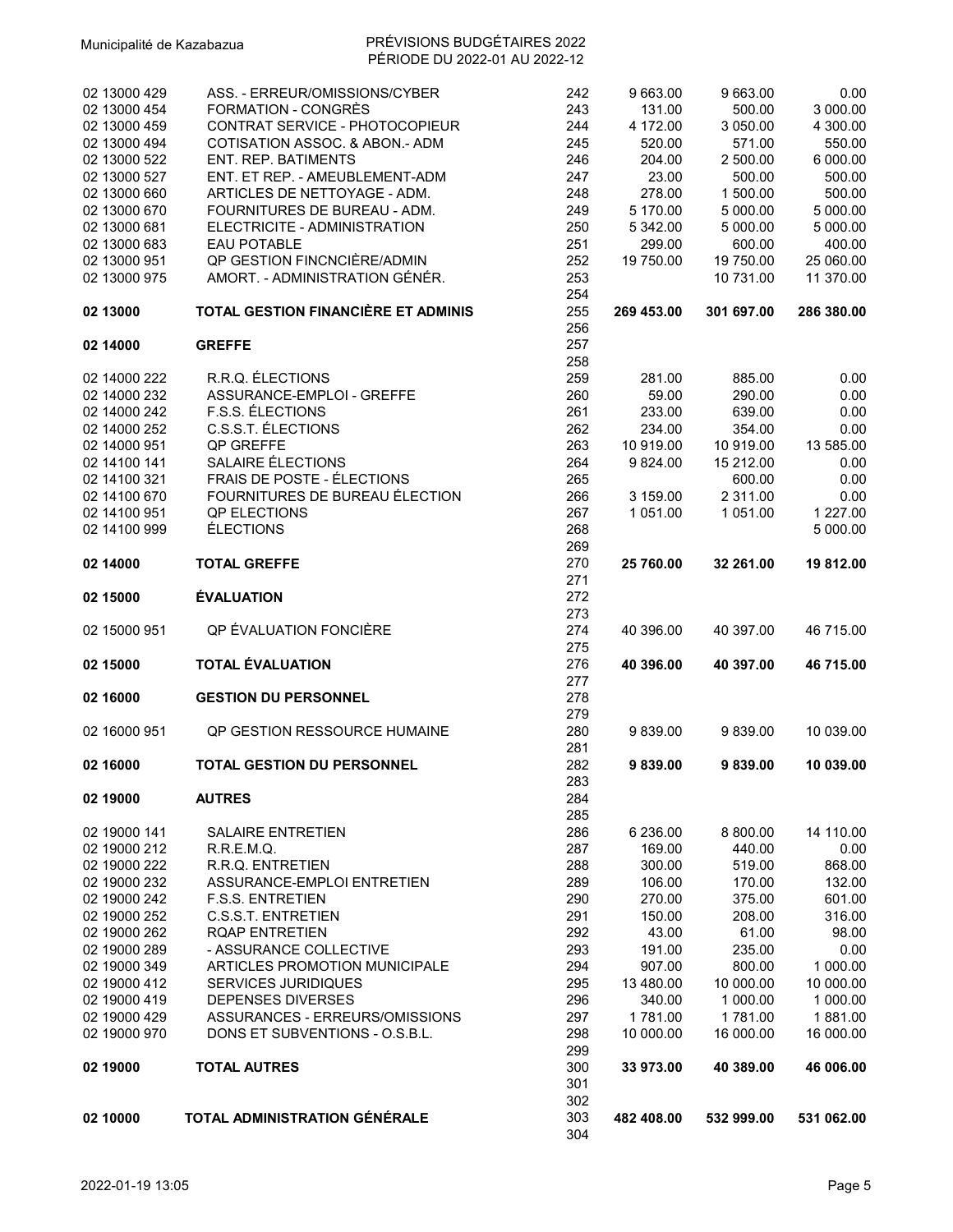| 02 20000     | <b>SÉCURITÉ PUBLIQUE</b>                  | 305        |            |            |            |
|--------------|-------------------------------------------|------------|------------|------------|------------|
|              |                                           | 306        |            |            |            |
| 02 21000     | <b>POLICE</b>                             | 307        |            |            |            |
|              |                                           | 308        |            |            |            |
| 02 21000 441 | SERVICES - SURETE DU QUEBEC               | 309        | 131 120.00 | 131 121.00 | 136 444.00 |
| 02 21000     | <b>TOTAL POLICE</b>                       | 310<br>311 | 131 120.00 | 131 121.00 | 136 444.00 |
|              |                                           | 312        |            |            |            |
| 02 22000     | <b>SÉCURITÉ INCENDIE</b>                  | 313        |            |            |            |
|              |                                           | 314        |            |            |            |
| 02 22000 140 | <b>REMUNERATION - POMPIERS</b>            | 315        | 11 220.00  | 12 240.00  | 12 240.00  |
| 02 22000 141 | SALAIRE PREVENTION INCENDIES              | 316        | 17 459.00  | 25 000.00  | 25 000.00  |
| 02 22000 212 | REGIME DE RETRAITE -PREV. INC.            | 317        | 32.00      |            | 0.00       |
| 02 22000 222 | R.R.Q. - PREVENTION INCENDIES             | 318        | 363.00     | 2 197.00   | 2 290.00   |
| 02 22000 232 | ASSURANCE-EMPLOI - PREV. INC.             | 319        | 494.00     | 719.00     | 559.00     |
| 02 22000 242 | <b>F.S.S. PREVENTION INCENDIES</b>        | 320        | 795.00     | 1586.00    | 1586.00    |
| 02 22000 252 | C.S.S.T. - PREV. INCENDIES                | 321        | 444.00     | 879.00     | 560.00     |
| 02 22000 262 | RQAP PRÉVENTION INCENDIES                 | 322        | 214.00     | 258.00     | 258.00     |
| 02 22000 282 | ASSURANCE-SALAIRE - PREV. INC.            | 323        | 12.00      |            | 0.00       |
| 02 22000 283 | ASS.-MALADIE (DENTAIRE)- P. I.            | 324        | 22.00      |            | 0.00       |
| 02 22000 310 | FRAIS DE DEPLACEMENTS - P. INC            | 325        | 512.00     | 2 500.00   | 2 500.00   |
| 02 22000 331 | TELEPHONE - PREV. INCENDIES               | 326        | 2 535.00   | 2 500.00   | 2 560.00   |
| 02 22000 334 | FAX (911)-CASERNE 3466 (677)              | 327        | 1 321.00   | 1 350.00   | 1 350.00   |
| 02 22000 339 | 911-RADIO-RÉPÉTITRICE                     | 328        | 1 342.00   | 2 000.00   | 1 500.00   |
| 02 22000 411 | SERVICES PROFESSIONNELS                   | 329        | 300.00     | 5 000.00   | 5 000.00   |
| 02 22000 422 | ASSURANCE BATIMENT ET CONTENU             | 330        | 3 439.00   | 3 439.00   | 3 471.00   |
| 02 22000 425 | ASSURANCES - VÉHICULES MOTEURS            | 331        | 1 373.00   | 1 373.00   | 1748.00    |
| 02 22000 429 | ASS. ACCIDENT POMPIER                     | 332        | 627.00     | 627.00     | 458.00     |
| 02 22000 442 | <b>SERVICE PAYES ENTENTES</b>             | 333        | 734.00     | 1 500.00   | 1 500.00   |
| 02 22000 454 | FORMATION ET PERFECTIONNEMENT             | 334        | 8 278.00   | 8 000.00   | 8 500.00   |
| 02 22000 455 | IMMATRICULATION DES VÉHICULES             | 335        | 2799.00    | 2790.00    | 2 855.00   |
| 02 22000 494 | COTISATIONS ASS. & ABONNEMENTS            | 336        |            | 100.00     | 500.00     |
| 02 22000 515 | LOCATION VEHICULES-PREV. INC              | 337        |            | 300.00     | 0.00       |
| 02 22000 521 | ENT. ET REP. - BORNE FONTAINE             | 338        |            | 2 000.00   | 2 000.00   |
| 02 22000 522 | ENT. ET REP. - CASERNE                    | 339        | 170.00     | 5 000.00   | 5 000.00   |
| 02 22000 525 | ENT. ET REP. - VEHICULES INC.             | 340        | 9 103.00   | 12 000.00  | 12 000.00  |
| 02 22000 526 | ENT. ET REP.ÉQUIPEMENTS                   | 341        | 8919.00    | 9 000.00   | 9 000.00   |
| 02 22000 631 | <b>ESSENCE ET DIESEL</b>                  | 342        | 1841.00    | 3 000.00   | 3 000.00   |
| 02 22000 649 | PIECES ET ACCESSOIRES - P.I.              | 343        | 2 663.00   | 3 000.00   | 3 000.00   |
| 02 22000 650 | VETEMENTS, CHAUSSURES ET ACC.             | 344        | 9 2 2 0.00 | 9 000.00   | 9 300.00   |
| 02 22000 670 | FOURN. BUREAU, INFORMATIQUE               | 345        | 1 103.00   | 2 000.00   | 2 000.00   |
| 02 22000 681 | ELECTRICITE - CASERNE POMPIER             | 346        | 5 083.00   | 4 000.00   | 4 700.00   |
| 02 22000 725 | MACHINERIE, OUTILLAGES ET ÉQUIP           | 347        | 4708.00    | 3 000.00   | 3 000.00   |
| 02 22000 951 | QP SÉCURITÉ INCENDIE                      | 348        | 9762.00    | 4 514.00   | 5 0 54.00  |
| 02 22000 975 | AMORT. - SÉCURITÉ PUBLIQUE                | 349        |            | 16 207.00  | 28 932.00  |
|              |                                           | 350        |            |            |            |
| 02 22000     | <b>TOTAL SÉCURITÉ INCENDIE</b>            | 351        | 106 887.00 | 147 079.00 | 161 421.00 |
|              |                                           | 352        |            |            |            |
| 02 23000     | <b>SÉCURITÉ CIVILE</b>                    | 353        |            |            |            |
|              |                                           | 354        |            |            |            |
| 02 23000 499 | CONTRIBUTION CROIX-ROUGE                  | 355        | 340.00     | 170.00     | 170.00     |
| 02 23000 691 | <b>MEDICAMENTS &amp; FOURN. MEDIC.-SC</b> | 356        | 1 327.00   | 2 360.00   | 2 000.00   |
|              |                                           | 357        |            |            |            |
| 02 23000     | <b>TOTAL SÉCURITÉ CIVILE</b>              | 358        | 1667.00    | 2 530.00   | 2 170.00   |
|              |                                           | 359        |            |            |            |
| 02 29000     | <b>AUTRES</b>                             | 360<br>361 |            |            |            |
| 02 29000 451 | <b>BRIGADIER SCOLAIRE</b>                 | 362        |            | 750.00     | 750.00     |
| 02 29000 459 | <b>CONTROLE DES ANIMAUX</b>               | 363        |            |            | 5 200.00   |
| 02 29000 516 | NUMÉROS CIVIQUES                          | 364        | 294.00     | 400.00     | 400.00     |
|              |                                           | 365        |            |            |            |
| 02 29000     | <b>TOTAL AUTRES</b>                       | 366        | 294.00     | 1 150.00   | 6 350.00   |
|              |                                           | 367        |            |            |            |
|              |                                           |            |            |            |            |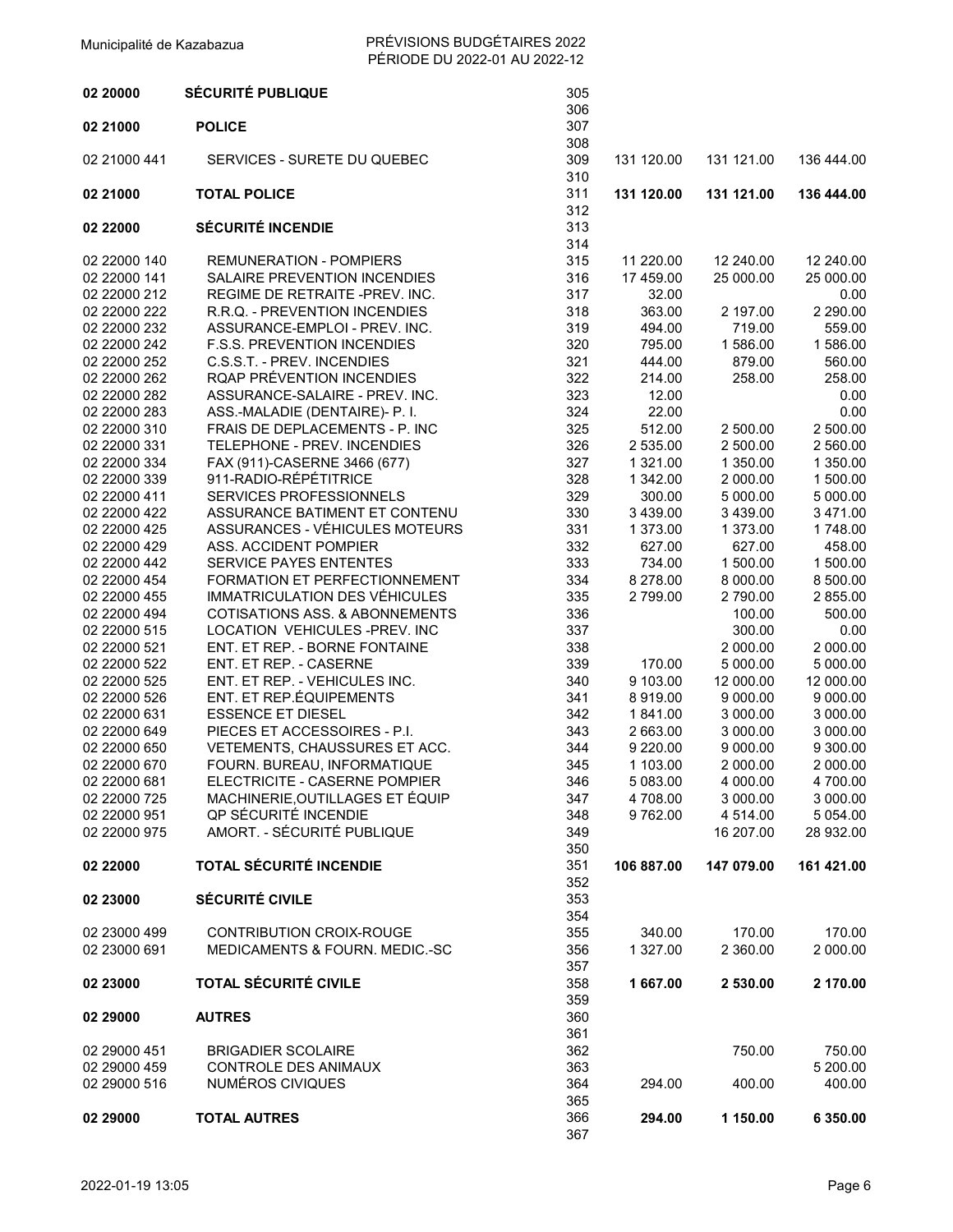| 02 20000                     | <b>TOTAL SÉCURITÉ PUBLIQUE</b>                       | 368<br>369 | 239 968.00           | 281 880.00            | 306 385.00            |
|------------------------------|------------------------------------------------------|------------|----------------------|-----------------------|-----------------------|
| 02 30000                     | <b>TRANSPORT</b>                                     | 370        |                      |                       |                       |
|                              |                                                      | 371        |                      |                       |                       |
| 02 31000                     | <b>RÉSEAU ROUTIER</b>                                | 372<br>373 |                      |                       |                       |
| 02 32000                     | <b>VOIRIE MUNICIPALE</b>                             | 374<br>375 |                      |                       |                       |
| 02 32000 141                 | <b>SALAIRES VOIRIE</b>                               | 376        | 121 430.00           | 120 370.00            | 143 127.00            |
| 02 32000 212                 | RÉGIME DE RETRAITE VOIRIE                            | 377        | 5 871.00             | 6 019.00              | 7 156.00              |
| 02 32000 222                 | R.R.Q.VOIRIE                                         | 378        | 6 880.00             | 7 102.00              | 8 802.00              |
| 02 32000 232                 | ASSURANCE-EMPLOI VOIRIE                              | 379        | 2 097.00             | 2 3 2 3 .00           | 2 147.00              |
| 02 32000 242                 | F.S.S. VOIRIE                                        | 380        | 5 348.00             | 5 128.00              | 6 097.00              |
| 02 32000 252                 | C.S.S.T.VOIRIE                                       | 381        | 2 980.00             | 2 841.00              | 3 206.00              |
| 02 32000 262                 | <b>RQAP VOIRIE</b>                                   | 382        | 854.00               | 833.00                | 990.00                |
| 02 32000 289                 | ASSURANCE COLLECTIVE                                 | 383        | 5792.00              | 4 958.00              | 7 260.00              |
| 02 32000 310                 | FRAIS DE DEPLACEMENT - VOIRIE                        | 384        |                      | 100.00                | 100.00                |
| 02 32000 413<br>02 32000 422 | SERV.PROFESSIONNELS<br>ASSURANCE BATIMENT ET CONTENU | 385<br>386 | 45 300.00<br>1443.00 | 10 000.00<br>1 443.00 | 40 000.00<br>1 446.00 |
| 02 32000 425                 | ASSURANCES - VÉHICULES MOTEURS                       | 387        | 1 564.00             | 1 564.00              | 1723.00               |
| 02 32000 455                 | IMMATRICULATION DES VÉHICULES                        | 388        | 2 548.00             | 2 510.00              | 2 598.00              |
| 02 32000 515                 | LOCATION VÉHICULES - VOIRIE                          | 389        | 35 016.00            | 10 000.00             | 20 000.00             |
| 02 32000 516                 | <b>LOCATION MACH.LOURDE</b>                          | 390        | 16 551.00            | 10 000.00             | 20 000.00             |
| 02 32000 521                 | ENT. DES CHEMINS ET TROTTOIRS                        | 391        |                      | 3 000.00              | 500.00                |
| 02 32000 522                 | ENT. ET REP./LOCATION - GARAGE                       | 392        |                      | 8 400.00              | 35 500.00             |
| 02 32000 525                 | ENT. ET RÉP. - VÉHICULES-VOIRIE                      | 393        | 32 162.00            | 24 000.00             | 30 000.00             |
| 02 32000 526                 | ENT. ET RÉP. MACH./OUTIL./ÉQU.                       | 394        | 3 204.00             | 7 000.00              | 1 000.00              |
| 02 32000 621                 | <b>ACHAT DE PIERRE &amp; GRAVIER</b>                 | 395        | 66 062.00            | 80 000.00             | 80 000.00             |
| 02 32000 622                 | SABLE ET GRAVIER, DROIT IMPOSÉ                       | 396        | 489.00               | 3 800.00              | 3 800.00              |
| 02 32000 625                 | <b>ACHAT D'ASPHALTE</b>                              | 397        | 1 504.00             | 3 500.00              | 3 500.00              |
| 02 32000 631                 | <b>ESSENCE ET DIESEL</b>                             | 398        | 20 386.00            | 20 000.00             | 25 000.00             |
| 02 32000 633                 | HUILE ET GRAISSE                                     | 399        | 1872.00              | 2 000.00              | 2 000.00              |
| 02 32000 639                 | ABAT-POUSSIERE                                       | 400        | 16 489.00            | 10 000.00             | 20 000.00             |
| 02 32000 641                 | ARTICLES DE QUINCAILLERIE - VO                       | 401        | 1 048.00             | 1 000.00              | 1 000.00              |
| 02 32000 642                 | <b>PONCEAUX</b>                                      | 402        | 22 638.00            | 5 000.00              | 5 000.00              |
| 02 32000 643                 | PETITS OUTILS                                        | 403        | 936.00               | 1 000.00              | 1 000.00              |
| 02 32000 649                 | SIGNALISATION - TRAVAUX VOIRIE                       | 404        | 42 841.00            | 3 000.00              | 3 000.00              |
| 02 32000 650                 | <b>VETEMENTS CHAUSSURES &amp; ACCES</b>              | 405        | 2 146.00             | 2 500.00              | 2 500.00              |
| 02 32000 975                 | AMORT. - TRANSPORT                                   | 406        |                      | 98 033.00             | 98 515.00             |
| 02 32001 649                 | PIÈCES ET ACCESSOIRES - VOIRIE                       | 407<br>408 | 1 685.00             | 1 000.00              | 1 500.00              |
| 02 32000                     | <b>TOTAL VOIRIE MUNICIPALE</b>                       | 409        | 467 136.00           | 458 424.00            | 578 467.00            |
|                              |                                                      | 410        |                      |                       |                       |
| 02 33000                     | <b>ENLÈVEMENT DE LA NEIGE</b>                        | 411        |                      |                       |                       |
|                              |                                                      | 412        |                      |                       |                       |
| 02 33000 141                 | SALAIRE RÉGULIER - ENL. NEIGE                        | 413        | 16 158.00            | 24 074.00             | 27 621.00             |
| 02 33000 142                 | HEURES SUPPL. - ENL.NEIGE                            | 414        | 7 148.00             | 7 500.00              | 8 000.00              |
| 02 33000 222                 | R.R.Q. - ENL. DE LA NEIGE                            | 415        | 3 3 2 7 .00          | 2 573.00              | 2 191.00              |
| 02 33000 232                 | ASSURANCE-EMPLOI - ENL. NEIGE                        | 416        | 430.00               | 842.00                | 534.00                |
| 02 33000 242                 | F.S.S. - ENL. DE LA NEIGE                            | 417        | 1 040.00             | 1858.00               | 1 517.00              |
| 02 33000 252<br>02 33000 262 | C.S.S.T. - ENL. DE LA NEIGE<br>RQAP - ENL. NEIGE     | 418<br>419 | 578.00               | 1 020.00<br>302.00    | 798.00                |
| 02 33000 425                 | ASSURANCES - VÉHICULES MOTEURS                       | 420        | 2 213.00             | 2 213.00              | 0.00<br>2 137.00      |
| 02 33000 521                 | CONTRAT DÉNEIGEMENT                                  | 421        | 11 864.00            | 15 867.00             | 11 743.00             |
| 02 33000 525                 | ENT. ET REP.- VÉHIC-ENL. NEIGE                       | 422        | 23 569.00            | 10 000.00             | 20 000.00             |
| 02 33000 526                 | ENT. ET RÉP. - MACH./OUTIL./ÉQ                       | 423        | 56.00                | 250.00                | 250.00                |
| 02 33000 631                 | ESSENCE ET HUILE DIESEL - ENL.                       | 424        | 6 540.00             | 18 000.00             | 10 000.00             |
| 02 33000 633                 | <b>GRAISSE</b>                                       | 425        |                      | 200.00                | 200.00                |
| 02 33000 635                 | <b>ABRASIFS</b>                                      | 426        | 37 879.00            | 45 000.00             | 45 000.00             |
| 02 33000 965                 | IMMATRICULATIONS - ENL.NEIGE                         | 427        | 4 843.00             | 5486.00               | 4 940.00              |
|                              |                                                      | 428        |                      |                       |                       |
| 02 33000                     | TOTAL ENLÈVEMENT DE LA NEIGE                         | 429        | 115 645.00           | 135 185.00            | 134 931.00            |
|                              |                                                      | 430        |                      |                       |                       |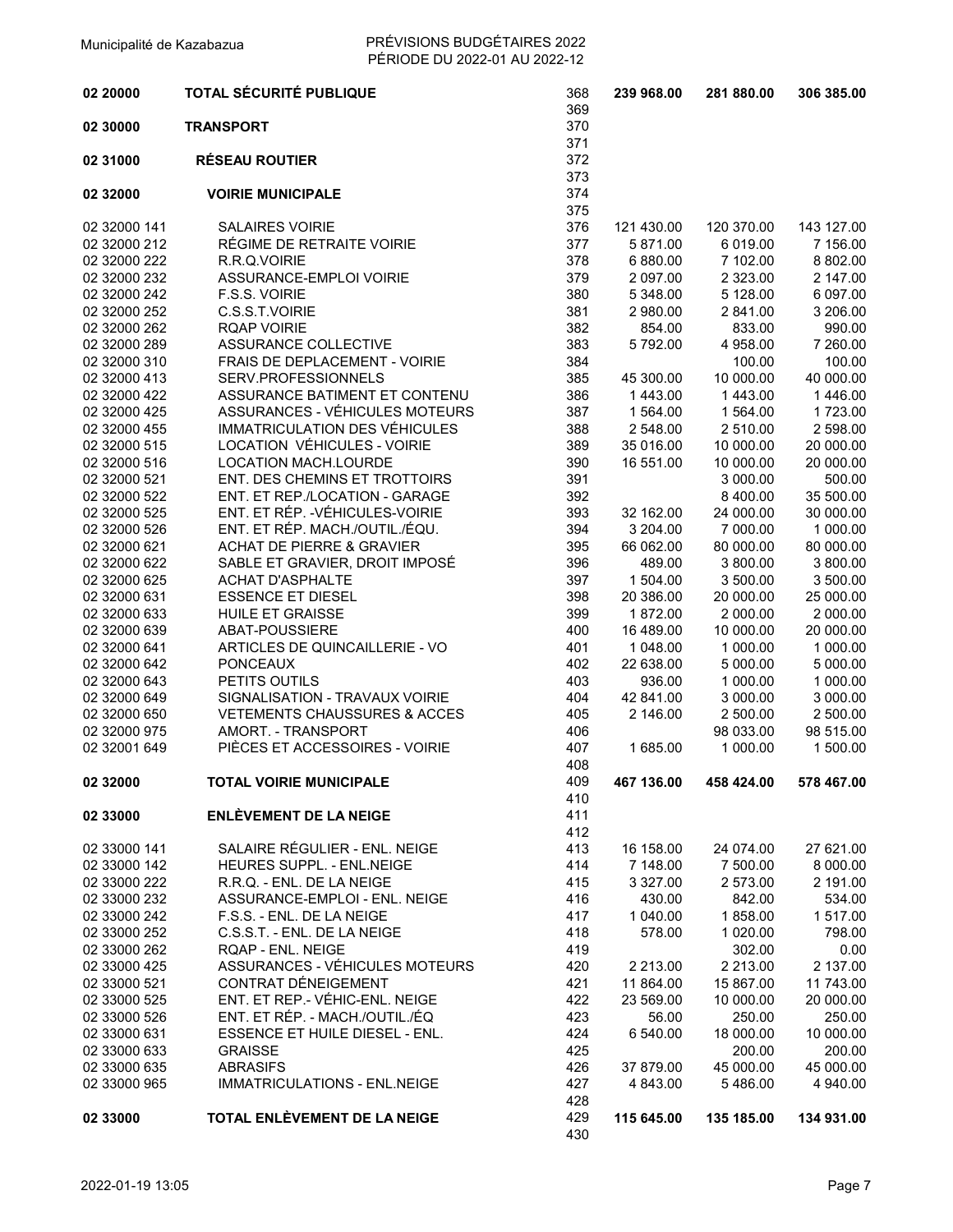| 02 34000     | <b>ÉCLAIRAGE DES RUES</b>              | 431<br>432 |                       |              |            |
|--------------|----------------------------------------|------------|-----------------------|--------------|------------|
| 02 34000 681 | HYDRO - ECLAIRAGE DES RUES             | 433<br>434 | 4 191.00              | 4 200.00     | 4 200.00   |
| 02 34000     | TOTAL ÉCLAIRAGE DES RUES               | 435<br>436 | 4 191.00              | 4 200.00     | 4 200.00   |
| 02 31000     | TOTAL RÉSEAU ROUTIER                   | 437<br>438 | 586 972.00            | 597 809.00   | 717 598.00 |
| 02 36000     | <b>TRANSPORT COLLECTIF</b>             | 439<br>440 |                       |              |            |
| 02 37000     | <b>TRANSPORT EN COMMUN</b>             | 441<br>442 |                       |              |            |
| 02 37000 951 | OP TRANSPORT COLLEC. ET INTERR         | 443<br>444 | 3 204.00              | 3 204.00     | 3742.00    |
| 02 37000     | <b>TOTAL TRANSPORT EN COMMUN</b>       | 445<br>446 | 3 204.00              | 3 204.00     | 3742.00    |
| 02 37100     | <b>TRANSPORT AÉRIEN</b>                | 447<br>448 |                       |              |            |
| 02 37100 499 | TRANSPORT AERIEN R.I.A.M.              | 449        | 9920.00               | 9 9 20 00    | 9 9 20.00  |
|              |                                        |            |                       |              |            |
| 02 37100 951 | OP TRANSPORT ADAPTÉ                    | 450<br>451 | 4 4 6 3 .00           | 4 4 6 3 .0 0 | 4 811.00   |
| 02 37100     | <b>TOTAL TRANSPORT AÉRIEN</b>          | 452        | 14 383.00             | 14 383.00    | 14 731.00  |
| 02 36000     | <b>TOTAL TRANSPORT COLLECTIF</b>       | 453<br>454 | 17 587.00             | 17 587.00    | 18 473.00  |
|              |                                        | 455        |                       |              |            |
| 02 39000     | <b>AUTRES</b>                          | 456        |                       |              |            |
|              |                                        | 457        |                       |              |            |
| 02 39000 951 | QUOTE-PART MRC TELECOMM                | 458<br>459 | 1 389.00              | 1 389.00     | 0.00       |
| 02 39000     | <b>TOTAL AUTRES</b>                    | 460<br>461 | 1 389.00              | 1 389.00     | 0.00       |
| 02 30000     | <b>TOTAL TRANSPORT</b>                 | 462<br>463 | 605 948.00            | 616 785.00   | 736 071.00 |
| 02 40000     | <b>HYGIÈNE DU MILIEU</b>               | 464<br>465 |                       |              |            |
| 02 41000     | <b>EAU ET ÉGOUT</b>                    | 466<br>467 |                       |              |            |
| 02 41200     | APPROVISIONNEMENT/ TRAITEMENT DE L'EAU | 468<br>469 |                       |              |            |
| 02 41200 411 | ANALYSE DE L'EAU - MICRO B             | 470<br>471 | 438.00                | 500.00       | 600.00     |
| 02 41200     | TOTAL APPROVISIONNEMENT/ TRAITEMENT    | 472<br>473 | 438.00                | 500.00       | 600.00     |
| 02 41400     | <b>TRAITEMENT DES EAUX USÉES</b>       | 474        |                       |              |            |
|              |                                        | 475        |                       |              |            |
| 02 41400 445 | CONTRAT DE VIDANGE DE BOUES            | 476        |                       | 45 000.00    | 45 000.00  |
| 02 41400 950 | ENTENTE VIDANGE FOSSE SEPTIQUE         | 477        | 43 874.00<br>1 150.00 | 500.00       | 1 200.00   |
| 02 41400 951 | OP TRAITEMENT DES EAUX USÉES           | 478        | 37 219.00             | 37 219.00    | 34 635.00  |
|              |                                        |            |                       |              |            |
| 02 41400 959 | PEREQUATION -BOUES                     | 479<br>480 | 8 655.00              | 8 0 36 0 0   | 8 656.00   |
| 02 41400     | TOTAL TRAITEMENT DES EAUX USÉES        | 481<br>482 | 90 898.00             | 90 755.00    | 89 491.00  |
| 02 41000     | TOTAL EAU ET ÉGOUT                     | 483        | 91 336.00             | 91 255.00    | 90 091.00  |
| 02 45000     | <b>MATIÈRES RÉSIDUELLES</b>            | 484<br>485 |                       |              |            |
| 02 45100     | <b>DÉCHETS DOMESTIQUES</b>             | 486<br>487 |                       |              |            |
|              |                                        | 488        |                       |              |            |
| 02 45110     | <b>CUEILLETTE ET TRANSPORT</b>         | 489        |                       |              |            |
|              |                                        | 490        |                       |              |            |
| 02 45110 141 | <b>SALAIRE ORDURES</b>                 | 491        | 33 456.00             | 48 148.00    | 40 176.00  |
| 02 45110 212 | R.R.E.M.Q.                             | 492        | 1 575.00              | 2 407.00     | 2 009.00   |
| 02 45110 222 | R.R.Q.                                 | 493        | 1858.00               | 2 841.00     | 2 471.00   |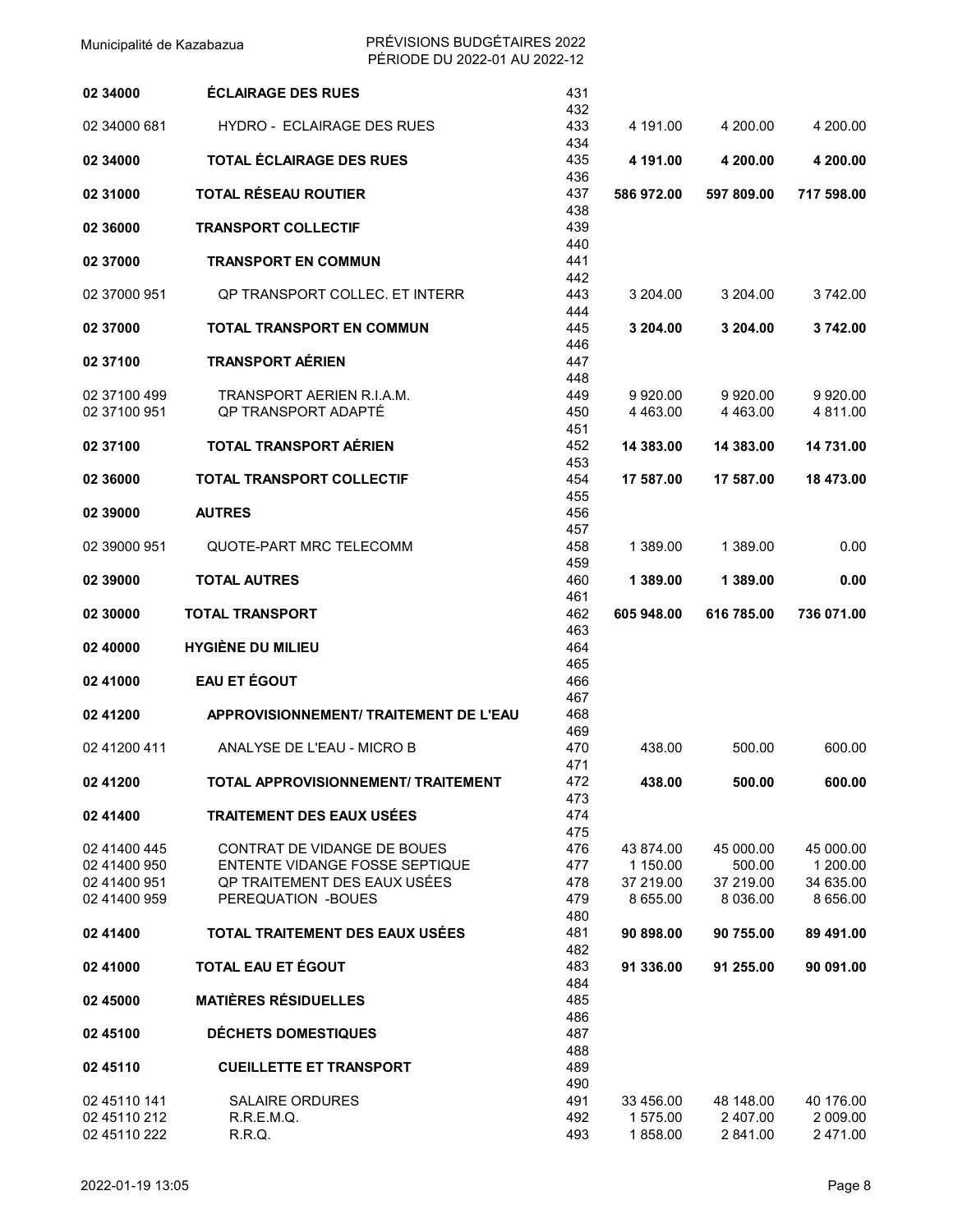| 02 45110 232                 | ASSURANCE-EMPLOI                      | 494        | 562.00           | 929.00              | 603.00           |
|------------------------------|---------------------------------------|------------|------------------|---------------------|------------------|
| 02 45110 242                 | <b>FSS</b>                            | 495        | 1449.00          | 2 051.00            | 1711.00          |
| 02 45110 252                 | C.S.S.T.                              | 496        | 808.00           | 1 136.00            | 900.00           |
| 02 45110 262                 | <b>RQAP</b>                           | 497        | 232.00           | 333.00              | 278.00           |
| 02 45110 289                 | <b>ASSURANCE COLLECTIVE</b>           | 498        | 1766.00          | 1 653.00            | 1 602.00         |
| 02 45110 425                 | ASSURANCES - VÉHICULES MOTEURS        | 499        | 610.00           | 310.00              | 354.00           |
| 02 45110 446                 | CONTRAT MRC DES COLLINES              | 500        | 50 374.00        | 45 007.00           | 53 000.00        |
| 02 45110 455                 | IMMATRICULATION DES VÉHICULES         | 501        | 1 614.00         | 805.00              | 953.00           |
| 02 45110 515                 | <b>LOCATION DE VEHICULES</b>          | 502        | 5774.00          | 5 000.00            | 0.00             |
| 02 45110 525                 | <b>ENTRETIEN VÉHICULE</b>             | 503        | 8 010.00         | 3 000.00            | 2 000.00         |
| 02 45110 631                 | <b>ESSENCE ET DIESEL</b>              | 504        | 13 4 24.00       | 9 500.00            | 10 000.00        |
| 02 45110 951                 | QP DÉCHETS DOMESTIQUE - PGMR          | 505        | 6425.00          | 6425.00             | 4 530.00         |
| 02 45110 975                 | AMORT. - HYGIÈNE DU MILIEU            | 506        |                  | 908.00              | 818.00           |
|                              |                                       | 507        |                  |                     |                  |
| 02 45110                     | TOTAL CUEILLETTE ET TRANSPORT         | 508<br>509 | 127 937.00       | 130 453.00          | 121 405.00       |
| 02 45100                     | TOTAL DÉCHETS DOMESTIQUES             | 510<br>511 | 127 937.00       | 130 453.00          | 121 405.00       |
| 02 45 200                    | <b>MATIÈRES SECONDAIRES</b>           | 512        |                  |                     |                  |
|                              |                                       | 513        |                  |                     |                  |
| 02 45210                     | <b>CUEILLETTE ET TRANSPORT</b>        | 514        |                  |                     |                  |
|                              |                                       | 515        |                  |                     |                  |
| 02 45210 141                 | SALAIRE RÉGULIER RECYCLAGE            | 516        | 21 236.00        | 24 074.00           | 25 111.00        |
| 02 45210 212                 | R.R.E.M.Q.                            | 517        | 1 001.00         | 1 204.00            | 1 256.00         |
| 02 45210 222                 | R.R.Q.                                | 518        | 1 2 2 4 .00      | 1420.00             | 1 544.00         |
|                              | ASSURANCE-EMPLOI                      |            |                  |                     | 377.00           |
| 02 45210 232<br>02 45210 242 | F.S.S.                                | 519<br>520 | 372.00<br>957.00 | 465.00<br>1 0 26.00 | 1 070.00         |
|                              |                                       |            |                  |                     |                  |
| 02 45210 252<br>02 45210 262 | C.S.S.T.<br><b>RQAP</b>               | 521        | 533.00           | 568.00              | 562.00<br>174.00 |
|                              | ASSURANCE COLLECTIVE                  | 522        | 151.00           | 167.00              |                  |
| 02 45210 289                 | ASSURANCES - VÉHICULES MOTEURS        | 523        | 1 359.00         | 827.00              | 1 068.00         |
| 02 45210 425                 | TRICENTRIS/PEINTURES RÉCUPÉRÉS        | 524        |                  | 217.00              | 113.00           |
| 02 45210 446                 |                                       | 525        | 428.00           | 500.00              | 0.00             |
| 02 45210 455                 | IMMATRICULATION DES VÉHICULES         | 526        |                  | 564.00              | 712.00           |
| 02 45210 525                 | ENT. ET RÉP. - VÉHICULES -MSCT        | 527        | 2 361.00         | 2 100.00            | 1 000.00         |
| 02 45210 631                 | <b>ESSENCE ET HUILE DIESEL - CS</b>   | 528        | 206.00           | 6 650.00            | 5 000.00         |
| 02 45210 951                 | QP MATIÈRES RECYCLABLE                | 529        | 153.00           | 153.00              | 147.00           |
| 02 45210 975                 | AMORT - RECYCLAGE                     | 530        |                  | 454.00              | 259.00           |
|                              |                                       | 531        |                  |                     |                  |
| 02 45210                     | <b>TOTAL CUEILLETTE ET TRANSPORT</b>  | 532        | 29 981.00        | 40 389.00           | 38 393.00        |
|                              |                                       | 533        |                  |                     |                  |
| 02 45230                     | <b>COMPOSTAGE</b>                     | 534        |                  |                     |                  |
|                              |                                       | 535        |                  |                     |                  |
| 02 45235 141                 | SALAIRE RÉGULIER MATIÈRES ORG.        | 536        | 12 432.00        | 24 074.00           | 15 150.00        |
| 02 45235 212                 | R.R.E.M.Q.                            | 537        |                  | 1 204.00            | 758.00           |
| 02 45235 222                 | R.R.Q.                                | 538        | 2 111.00         | 1 420.00            | 932.00           |
| 02 45235 232                 | ASSURANCE EMPLOI EMPLOYÉS             | 539        | 210.00           | 465.00              | 227.00           |
| 02 45235 242                 | F.S.S. EMPLOYÉS                       | 540        | 548.00           | 1 0 26.00           | 645.00           |
| 02 45235 252                 | C.S.S.T. EMPLOYÉS                     | 541        | 306.00           | 568.00              | 339.00           |
| 02 45235 262                 | RQAP EMPLOYÉS                         | 542        | 86.00            | 167.00              | 105.00           |
| 02 45235 289                 | - ASSURANCE COLLECTIVE                | 543        |                  | 827.00              | 748.00           |
| 02 45235 425                 | ASSURANCES - VÉHICULES MOTEURS        | 544        |                  | 93.00               | 123.00           |
| 02 45235 455                 | IMMATRICULATION DES VÉHICULES         | 545        |                  | 242.00              | 390.00           |
| 02 45235 525                 | ENT. RÉPARATIONS VÉHICULES            | 546        | 2 380.00         | 900.00              | 900.00           |
| 02 45235 631                 | ESSENCE ET CARBURANT DIESEL           | 547        |                  | 2 850.00            | 5 000.00         |
| 02 45235 951                 | QP MATIÈRES ORGANIQUES                | 548        | 13 303.00        | 13 303.00           | 11 356.00        |
| 02 45235 975                 | AMORT MATIÈRES ORGANIQUES             | 549        |                  |                     | 286.00           |
|                              |                                       | 550        |                  |                     |                  |
| 02 45230                     | <b>TOTAL COMPOSTAGE</b>               | 551        | 31 376.00        | 47 139.00           | 36 959.00        |
|                              |                                       | 552        |                  |                     |                  |
| 02 45200                     | <b>TOTAL MATIÈRES SECONDAIRES</b>     | 553        | 61 357.00        | 87 528.00           | 75 352.00        |
|                              |                                       | 554        |                  |                     |                  |
| 02 45300                     | <b>ÉLIMINATION DES MATÉRIAUX SECS</b> | 555        |                  |                     |                  |
|                              |                                       | 556        |                  |                     |                  |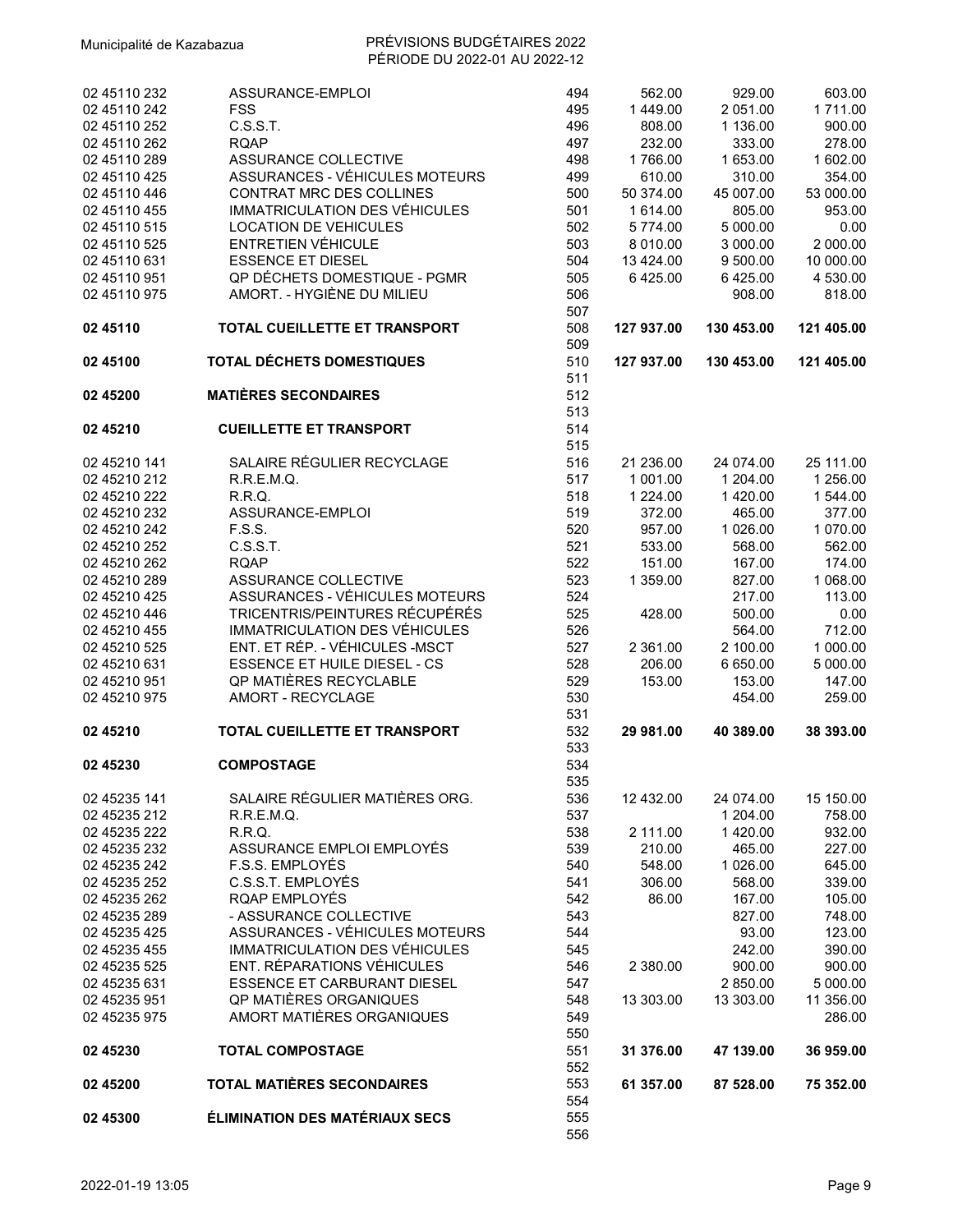| 02 45300 951 | QP MATÉRIAUX SECS                          | 557               |            |            | 6 084.00   |
|--------------|--------------------------------------------|-------------------|------------|------------|------------|
| 02 45300     | TOTAL ÉLIMINATION DES MATÉRIAUX SEC        | 558<br>559        |            |            | 6 084.00   |
| 02 45000     | <b>TOTAL MATIÈRES RÉSIDUELLES</b>          | 560<br>561<br>562 | 191 752.00 | 220 439.00 | 202 841.00 |
| 02 46000     | <b>COURS D'EAU</b>                         | 563<br>564        |            |            |            |
| 02 46000 951 | OP GESTION DES COURS D'EAU                 | 565<br>566        | 311.00     | 311.00     | 381.00     |
| 02 46000     | <b>TOTAL COURS D'EAU</b>                   | 567<br>568        | 311.00     | 311.00     | 381.00     |
| 02 47000     | <b>PROTECTION DE L'ENVIRONNEMENT</b>       | 569<br>570        |            |            |            |
| 02 47000 459 | <b>SERVICES TECHNIQUES - AUTRES</b>        | 571<br>572        |            |            | 1 500.00   |
| 02 47000     | <b>TOTAL PROTECTION DE L'ENVIRONNEMENT</b> | 573<br>574        |            |            | 1 500.00   |
| 02 40000     | TOTAL HYGIÈNE DU MILIEU                    | 575<br>576        | 283 399.00 | 312 005.00 | 294 813.00 |
| 02 60000     | AMÉNAGEMENT, URBANISME ET DÉVELOPPEMENT    | 577<br>578        |            |            |            |
| 02 61000     | AMÉNAGEMENT, URBANISME ET ZONAGE           | 579<br>580        |            |            |            |
| 02 61000 141 | <b>SALAIRE URBANISME</b>                   | 581               | 41 114.00  | 49 333.00  | 47 104.00  |
| 02 61000 212 | R.R.E.M.Q.                                 | 582               | 2 000.00   | 2 467.00   | 2 355.00   |
| 02 61000 222 | R.R.Q. URBANISME                           | 583               | 2 387.00   | 2911.00    | 2 897.00   |
| 02 61000 232 | ASSURANCE-EMPLOI URBANISME                 | 584               | 711.00     | 952.00     | 707.00     |
| 02 61000 242 | <b>F.S.S. URBANISME</b>                    | 585               | 1868.00    | 2 102.00   | 2 007.00   |
| 02 61000 252 | C.S.S.T. URBANISME                         | 586               | 1 040.00   | 1 164.00   | 1 055.00   |
| 02 61000 262 | <b>RQAP URBANISME</b>                      | 587               | 289.00     | 341.00     | 326.00     |
| 02 61000 289 | ASSURANCE COLLECTIVE                       | 588               | 3 260.00   | 2 391.00   | 2 339.00   |
| 02 61000 310 | FRAIS DE DEPLACEMENT                       | 589               | 105.00     | 200.00     | 200.00     |
| 02 61000 349 | <b>AVIS PUBLICS</b>                        | 590               | 1 049.00   | 600.00     | 1 200.00   |
| 02 61000 411 | <b>SERVICES PROFESSIONNELS</b>             | 591               | 22 512.00  | 8 000.00   | 8 000.00   |
| 02 61000 412 | <b>SERVICES JURIDIQUES</b>                 | 592               | 3 113.00   | 5 000.00   | 5 000.00   |
| 02 61000 414 | ADMINISTRATION ET INFORMATIQUE             | 593               |            | 5 000.00   | 6 500.00   |
|              |                                            |                   | 6469.00    |            |            |
| 02 61000 494 | COT. VERSEES ASSOC. & ABON                 | 594               | 399.00     | 405.00     | 1 033.00   |
| 02 61000 670 | FOURNITURES DE BUREAU - URBAN.             | 595               | 192.00     | 200.00     | 200.00     |
| 02 61000 951 | QP AMÉNAGEMENT, URB. ET ZONAGE             | 596               | 6 397.00   | 6 397.00   | 5 605.00   |
| 02 61000 975 | AMORT. - AMÉNAGEMENT URBANISME             | 597               |            | 137.00     | 137.00     |
| 02 61001 310 | <b>FRAIS CCU</b>                           | 598               | 98.00      | 300.00     | 100.00     |
| 02 61020 454 | FORMATION - CONGRÈS URBANISME              | 599               | 351.00     | 800.00     | 1 007.00   |
| 02 61000     | TOTAL AMÉNAGEMENT, URBANISME ET ZON        | 600<br>601        | 93 354.00  | 88 700.00  | 87 772.00  |
|              |                                            | 602               |            |            |            |
| 02 62000     | PROMOTION ET DÉVELOPPEMENT ÉCONOMIQUE      | 603               |            |            |            |
|              |                                            | 604               |            |            |            |
| 02 62100     | <b>INDUSTRIES ET COMMERCES</b>             | 605               |            |            |            |
|              |                                            | 606               |            |            |            |
| 02 62100 951 | QP DÉVELOP. ÉCONO. ET LOCAL                | 607               | 2 460.00   | 2 460.00   | 2 367.00   |
|              |                                            | 608               |            |            |            |
| 02 62100     | <b>TOTAL INDUSTRIES ET COMMERCES</b>       | 609               | 2 460.00   | 2 460.00   | 2 367.00   |
|              |                                            | 610               |            |            |            |
| 02 62200     | <b>TOURISME</b>                            | 611               |            |            |            |
|              |                                            | 612               |            |            |            |
| 02 62200 951 | QP DÉVELOPPEMENT TOURISTIQUE               | 613<br>614        | 2 851.00   | 2851.00    | 4 746.00   |
| 02 62200     | <b>TOTAL TOURISME</b>                      | 615<br>616        | 2851.00    | 2851.00    | 4746.00    |
| 02 62900     | AUTRES - PROM., URBANISME ET DÉVELOP.      | 617<br>618        |            |            |            |
| 02 62900 951 | QP FONDS DÉVELOPPEMENT RÉGION.             | 619               | 7 143.00   | 7 143.00   | 9 371.00   |
|              |                                            |                   |            |            |            |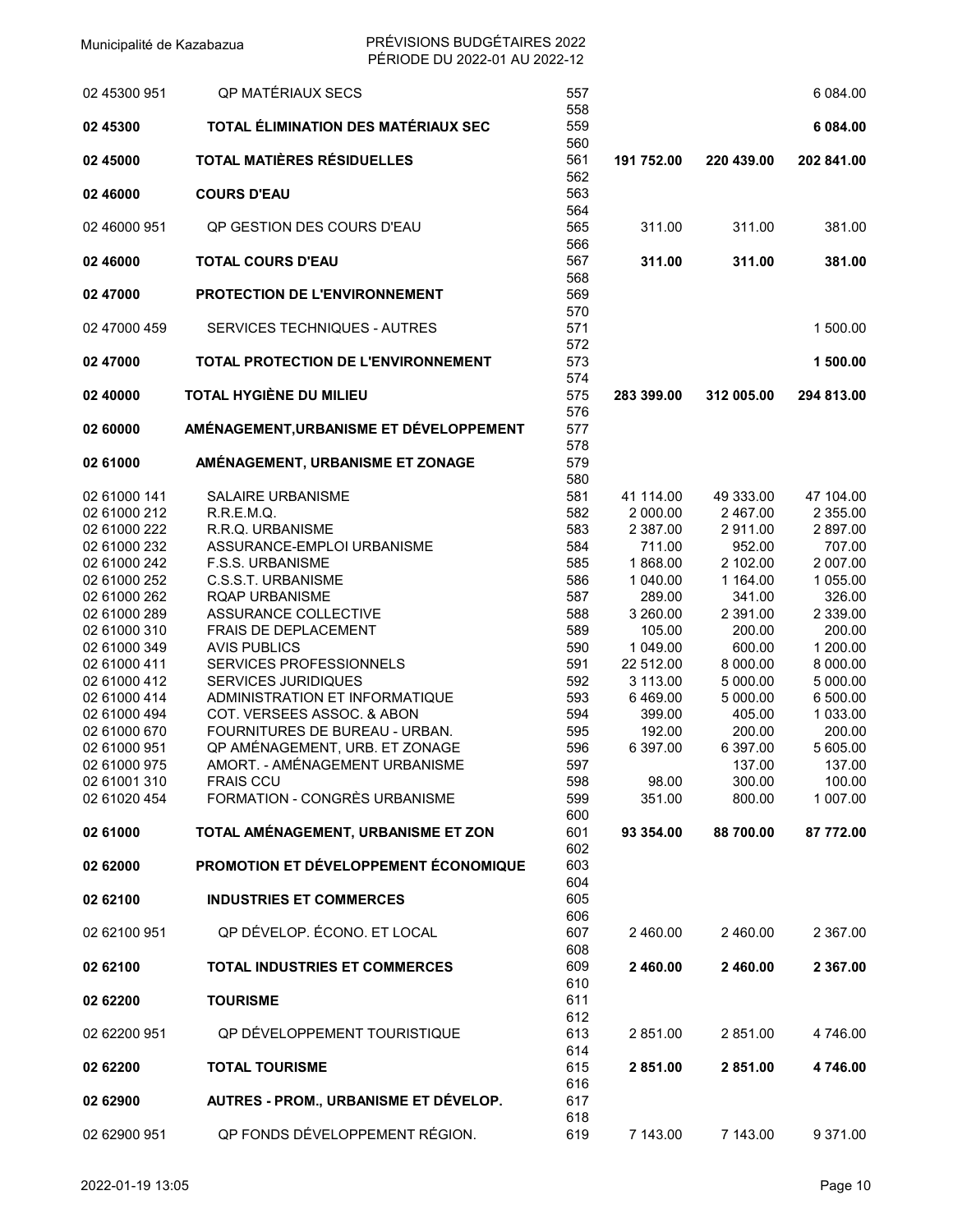|              |                                       | 620               |             |             |            |
|--------------|---------------------------------------|-------------------|-------------|-------------|------------|
| 02 62900     | TOTAL AUTRES - PROM., URBANISME ET    | 621<br>622        | 7 143.00    | 7 143.00    | 9 371.00   |
| 02 62000     | TOTAL PROMOTION ET DÉVELOPPEMENT ÉC   | 623<br>624        | 12 454.00   | 12 454.00   | 16 484.00  |
| 02 60000     | TOTAL AMÉNAGEMENT, URBANISME ET DÉVE  | 625               | 105 808.00  | 101 154.00  | 104 256.00 |
| 02 70000     | <b>LOISIRS ET CULTURE</b>             | 626<br>627<br>628 |             |             |            |
| 02 70100     | <b>ACTIVITÉS RÉCRÉATIVES</b>          | 629               |             |             |            |
| 02 70120     | <b>CENTRES COMMUNAUTAIRES</b>         | 630<br>631<br>632 |             |             |            |
| 02 70120 331 | TELEPHONE - CENTRE COMM. R.           | 633               | 1455.00     | 1450.00     | 1460.00    |
| 02 70120 422 | ASSURANCE BATIMENT ET CONTENU         | 634               | 2 3 1 5 .00 | 2 3 1 5 .00 | 2 436.00   |
| 02 70120 516 | <b>LOCATION D'EQUIPEMENT</b>          | 635               |             | 300.00      | 300.00     |
| 02 70120 522 | ENT. ET REP. - CENTRE COMM. R.        | 636               | 631.00      | 1 500.00    | 1 500.00   |
| 02 70120 641 | ARTICLES DE QUINCAILLERIE - CR        | 637               |             | 500.00      | 500.00     |
| 02 70120 681 | ELECTRICITE - CENTRE COMM. R.         | 638               | 5915.00     | 6 100.00    | 6 100.00   |
| 02 70120 975 | AMORT. - LOISIR ET CULTURE            | 639               |             | 16 171.00   | 25 496.00  |
| 02 70120     | <b>TOTAL CENTRES COMMUNAUTAIRES</b>   | 640<br>641        | 10 316.00   | 28 336.00   | 37 792.00  |
|              |                                       | 642               |             |             |            |
| 02 70130     | PATINOIRES INTÉRIEURES ET EXTÉRIEURES | 643               |             |             |            |
|              |                                       | 644               |             |             |            |
| 02 70130 141 | <b>SALAIRE PATINOIRE</b>              | 645               | 5 239.00    | 6 000.00    | 0.00       |
| 02 70130 212 | R.R.E.M.Q. PATINOIRE                  | 646               | 186.00      | 300.00      | 0.00       |
| 02 70130 222 | R.R.Q. - PATINOIRE                    | 647               | 290.00      | 354.00      | 0.00       |
| 02 70130 232 | ASSURANCE-EMPLOI - PATINOIRE          | 648               | 104.00      | 116.00      | 0.00       |
| 02 70130 242 | <b>F.S.S. - PATINOIRE</b>             | 649               | 225.00      | 256.00      | 0.00       |
| 02 70130 252 | C.S.S.T. - PATINOIRE                  | 650               | 125.00      | 142.00      | 0.00       |
| 02 70130 262 | RQAP PATINOIRE                        | 651               | 36.00       | 42.00       | 0.00       |
| 02 70130 289 | ASSURANCE COLLECTIVE                  | 652               | 143.00      | 175.00      | 0.00       |
| 02 70130 429 | ASS.- SOUFFLEUSE PATINOIRE            | 653               | 8.00        | 8.00        | 8.00       |
| 02 70130 522 | ENT. ET REP. - PATINOIRES             | 654               |             | 500.00      | 500.00     |
| 02 70130 526 | ENT. ET RÉP.MACHIN.-PATINOIRE         | 655               | 17.00       | 500.00      | 200.00     |
|              |                                       | 656               |             |             |            |
| 02 70130     | TOTAL PATINOIRES INTÉRIEURES ET EXT   | 657<br>658        | 6 373.00    | 8 393.00    | 708.00     |
| 02 70150     | <b>PARCS ET TERRAINS DE JEUX</b>      | 659               |             |             |            |
|              |                                       | 660               |             |             |            |
| 02 70150 429 | ASSURANCES - EQUIPEMENTS PARC         | 661               | 826.00      | 826.00      | 843.00     |
| 02 70150 521 | ENT. ET REP. - PARC ET T.J.           | 662               | 343.00      | 500.00      | 500.00     |
| 02 70150 699 | ARTICLES DE SPORTS                    | 663               |             | 100.00      | 100.00     |
| 02 70150 951 | QUOTE-PART ACTIVITÉS RÉCRÉA.          | 664<br>665        | 23 856.00   | 23 856.00   | 21 821.00  |
| 02 70150     | TOTAL PARCS ET TERRAINS DE JEUX       | 666               | 25 025.00   | 25 282.00   | 23 264.00  |
|              |                                       | 667               |             |             |            |
| 02 70190     | <b>AUTRES</b>                         | 668               |             |             |            |
|              |                                       | 669               |             |             |            |
| 02 70190 953 | ENTENTE INTERMUNICIPAL - PONTS        | 670<br>671        |             | 5 000.00    | 0.00       |
| 02 70190     | <b>TOTAL AUTRES</b>                   | 672               |             | 5 000.00    | 0.00       |
| 02 70100     | TOTAL ACTIVITÉS RÉCRÉATIVES           | 673<br>674        | 43 723.00   | 69 020.00   | 64 378.00  |
|              |                                       | 675               |             |             |            |
| 02 70200     | <b>ACTIVITÉS CULTURELLES</b>          | 676<br>677        |             |             |            |
| 02 70220     | <b>CENTRES COMMUNAUTAIRES</b>         | 678               |             |             |            |
| 02 70220 951 | <b>QUOTE-PART MRC CULTUREL</b>        | 679<br>680        | 996.00      | 996.00      | 2 626.00   |
|              |                                       | 681               |             |             |            |
| 02 70220     | TOTAL CENTRES COMMUNAUTAIRES          | 682               | 996.00      | 996.00      | 2 626.00   |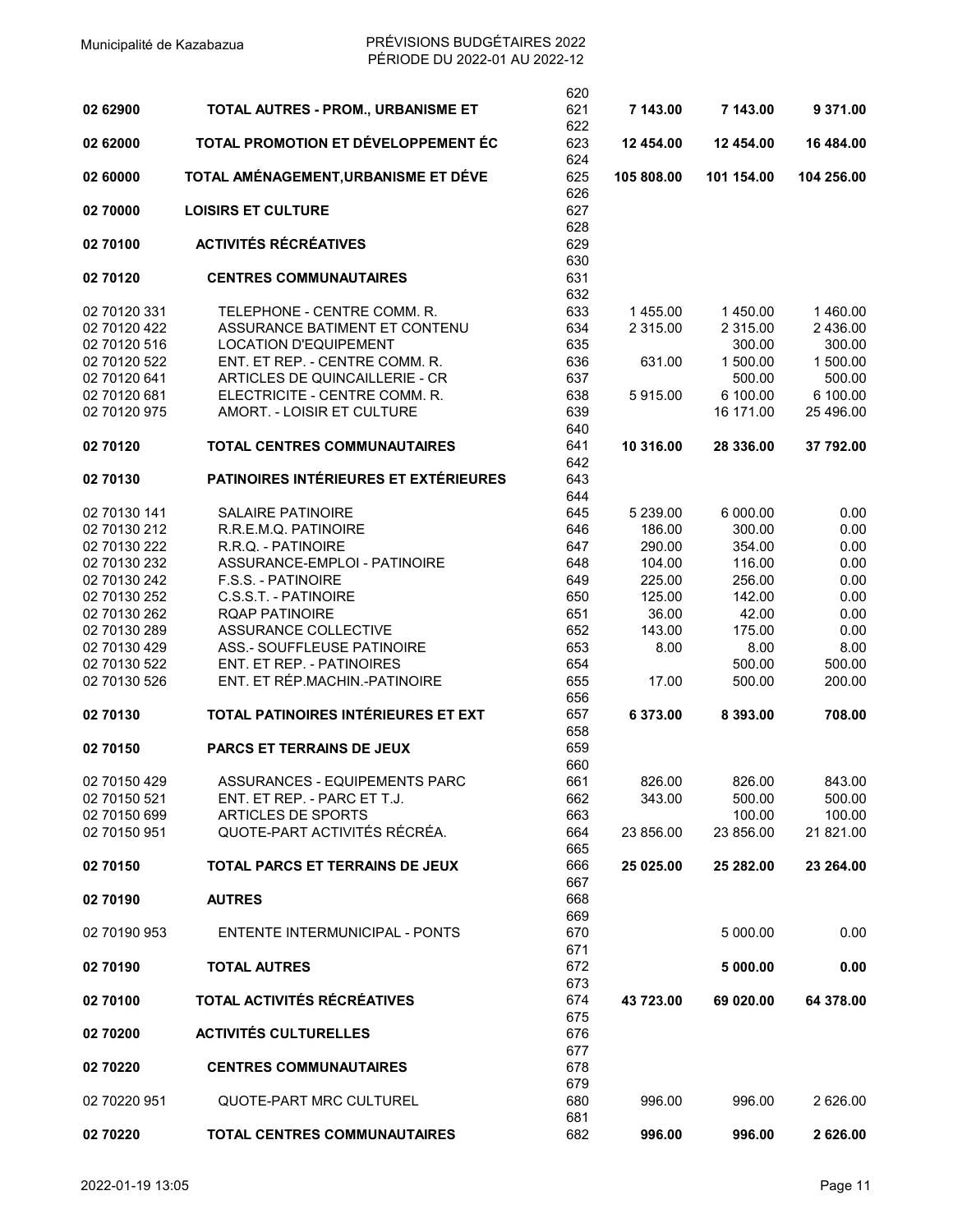|                              |                                                                   | 683        |           |                                  |                         |
|------------------------------|-------------------------------------------------------------------|------------|-----------|----------------------------------|-------------------------|
| 02 70230                     | <b>BIBLIOTHÈQUES</b>                                              | 684        |           |                                  |                         |
| 02 70230 141                 | SALAIRE BIBLIOTHÈQUE                                              | 685<br>686 | 28 762.00 | 32 894.00                        | 34 002.00               |
| 02 70230 212                 | RÉGIME DE RETRAITE BIBLIOTHÈQU                                    | 687        | 1 005.00  | 1 645.00                         | 1700.00                 |
| 02 70230 222                 | R.R.Q. BIBLIOTHÈQUE                                               | 688        | 1 379.00  | 1941.00                          | 2 091.00                |
| 02 70230 232                 | ASSURANCE-EMPLOI BIBLIOTHÈQUE                                     | 689        | 498.00    | 635.00                           | 510.00                  |
| 02 70230 242                 | F.S.S. BIBLIOTHÈQUE                                               | 690        | 1 265.00  | 1 401.00                         | 1448.00                 |
| 02 70230 252                 | C.S.S.T. BIBLIOTHÈQUE                                             | 691        | 705.00    | 776.00                           | 762.00                  |
| 02 70230 262                 | <b>RQAP BIBLIOTHÈQUE</b>                                          | 692        | 202.00    | 228.00                           | 235.00                  |
| 02 70230 289<br>02 70230 310 | <b>ASSURANCE COLLECTIVE</b><br><b>BIBLIO FRAIS DE DEPLACEMENT</b> | 693<br>694 | 1 109.00  | 3 342.00<br>150.00               | 2 3 2 9 . 0 0<br>150.00 |
| 02 70230 321                 | <b>BIBLIO- FRAIS DE POSTE</b>                                     | 695        | 2.00      | 50.00                            | 50.00                   |
| 02 70230 331                 | <b>BIBLIO-TELEPHONE</b>                                           | 696        | 384.00    | 346.00                           | 390.00                  |
| 02 70230 335                 | <b>BIBLIO-INTERNET</b>                                            | 697        | 63.00     | 63.00                            | 63.00                   |
| 02 70230 341                 | <b>BIBLIO-JOURNAUX ET REVUES</b>                                  | 698        | 268.00    | 300.00                           | 300.00                  |
| 02 70230 414                 | BIBLIO ADM. ET INFORMATIQUE                                       | 699        | 840.00    | 2 000.00                         | 1 000.00                |
| 02 70230 522                 | ENT. ET REP. - BIBLIOTHEQUE                                       | 700        | 8 957.00  | 2 000.00                         | 2 000.00                |
| 02 70230 641                 | BIBLIO ACTIVITÉS ANIMATION                                        | 701        |           | 100.00                           | 100.00                  |
| 02 70230 670                 | BILIO FOURN. BUREAU CODE BARRE                                    | 702        | 14.00     | 225.00                           | 200.00                  |
| 02 70230 690<br>02 70230 940 | <b>BIBLIO ACHAT DE LIVRES</b><br><b>BILBIO LIVRES PERDUS</b>      | 703<br>704 |           | 514.00<br>100.00                 | 514.00<br>100.00        |
| 02 70230 960                 | <b>COTISATION CRSBP</b>                                           | 705        | 5 093.00  | 4 580.00                         | 4 580.00                |
| 02 70231 422                 | ASSURANCE BATIMENT ET CONTENU                                     | 706        | 1588.00   | 1588.00                          | 1 630.00                |
| 02 70231 641                 | <b>BIBLIO - ACTIVITÉ PUBLIQUE</b>                                 | 707        |           | 500.00                           | 500.00                  |
| 02 70231 681                 | <b>BIBLIO - ELECTRICITE, CHAUFFAG</b>                             | 708        | 2796.00   | 2 600.00                         | 2 600.00                |
| 02 70231 999                 | <b>COTISATION SOCAN</b>                                           | 709        |           | 355.00                           | 272.00                  |
|                              |                                                                   | 710        |           |                                  |                         |
| 02 70230                     | <b>TOTAL BIBLIOTHÈQUES</b>                                        | 711        | 54 930.00 | 58 333.00                        | 57 526.00               |
|                              |                                                                   | 712        |           |                                  |                         |
| 02 70200                     | TOTAL ACTIVITÉS CULTURELLES                                       | 713<br>714 | 55 926.00 | 59 329.00                        | 60 152.00               |
|                              |                                                                   |            |           |                                  |                         |
|                              |                                                                   |            |           |                                  |                         |
| 02 70000                     | <b>TOTAL LOISIRS ET CULTURE</b>                                   | 715        | 99 649.00 | 128 349.00                       | 124 530.00              |
| 02 90000                     | <b>FRAIS DE FINANCEMENT</b>                                       | 716        |           |                                  |                         |
|                              |                                                                   | 717<br>718 |           |                                  |                         |
| 02 99000                     | <b>AUTRES FRAIS DE FINANCEMENT</b>                                | 719        |           |                                  |                         |
|                              |                                                                   | 720        |           |                                  |                         |
| 02 99200 496                 | <b>FRAIS DE BANQUE</b>                                            | 721        | 715.00    | 600.00                           | 700.00                  |
| 02 99200 840                 | INTÉRÊTS LOCATION-ACQUISITION                                     | 722        |           |                                  | 4 177.00                |
| 02 99200 882                 | INTÉRÊTS MARGE - FONCTIONNEMEN                                    | 723        |           | 115.00                           | 115.00                  |
|                              |                                                                   | 724        |           |                                  |                         |
| 02 99000                     | <b>TOTAL AUTRES FRAIS DE FINANCEMENT</b>                          | 725        | 715.00    | 715.00                           | 4 992.00                |
|                              |                                                                   | 726        |           |                                  |                         |
| 02 90000                     | <b>TOTAL FRAIS DE FINANCEMENT</b>                                 | 727<br>728 | 715.00    | 715.00                           | 4 992.00                |
| 02 00000                     | <b>TOTAL CHARGES</b>                                              | 729        |           | 1817895.00 1973887.00 2102109.00 |                         |
|                              |                                                                   | 730        |           |                                  |                         |
|                              | EXCÉDENT (DÉFICIT) AVANT CONCILIATION                             | 731        | 65 677.00 | 156 239.00                       | -92 897.00              |
|                              |                                                                   | 732        |           |                                  |                         |
|                              |                                                                   | 733        |           |                                  |                         |
|                              |                                                                   | 734        |           |                                  |                         |
| 03 00000                     | <b>CONCILIATION À DES FINS FISCALES</b>                           | 735        |           |                                  |                         |
|                              |                                                                   | 736        |           |                                  |                         |
| 03 01000                     | <b>IMMOBILISATIONS</b>                                            | 737        |           |                                  |                         |
| 03 01100                     | <b>AMORTISSEMENT</b>                                              | 738<br>739 |           |                                  |                         |
|                              |                                                                   | 740        |           |                                  |                         |
| 03 01300 000                 | AMORTISSEMENT - TOTAL                                             | 741        |           | $-142641.00$                     | -165 813.00             |
|                              |                                                                   | 742        |           |                                  |                         |
| 03 01100                     | <b>TOTAL AMORTISSEMENT</b>                                        | 743        |           | -142 641.00                      | $-165813.00$            |
| 03 01000                     | <b>TOTAL IMMOBILISATIONS</b>                                      | 744<br>745 |           | -142 641.00                      | -165 813.00             |